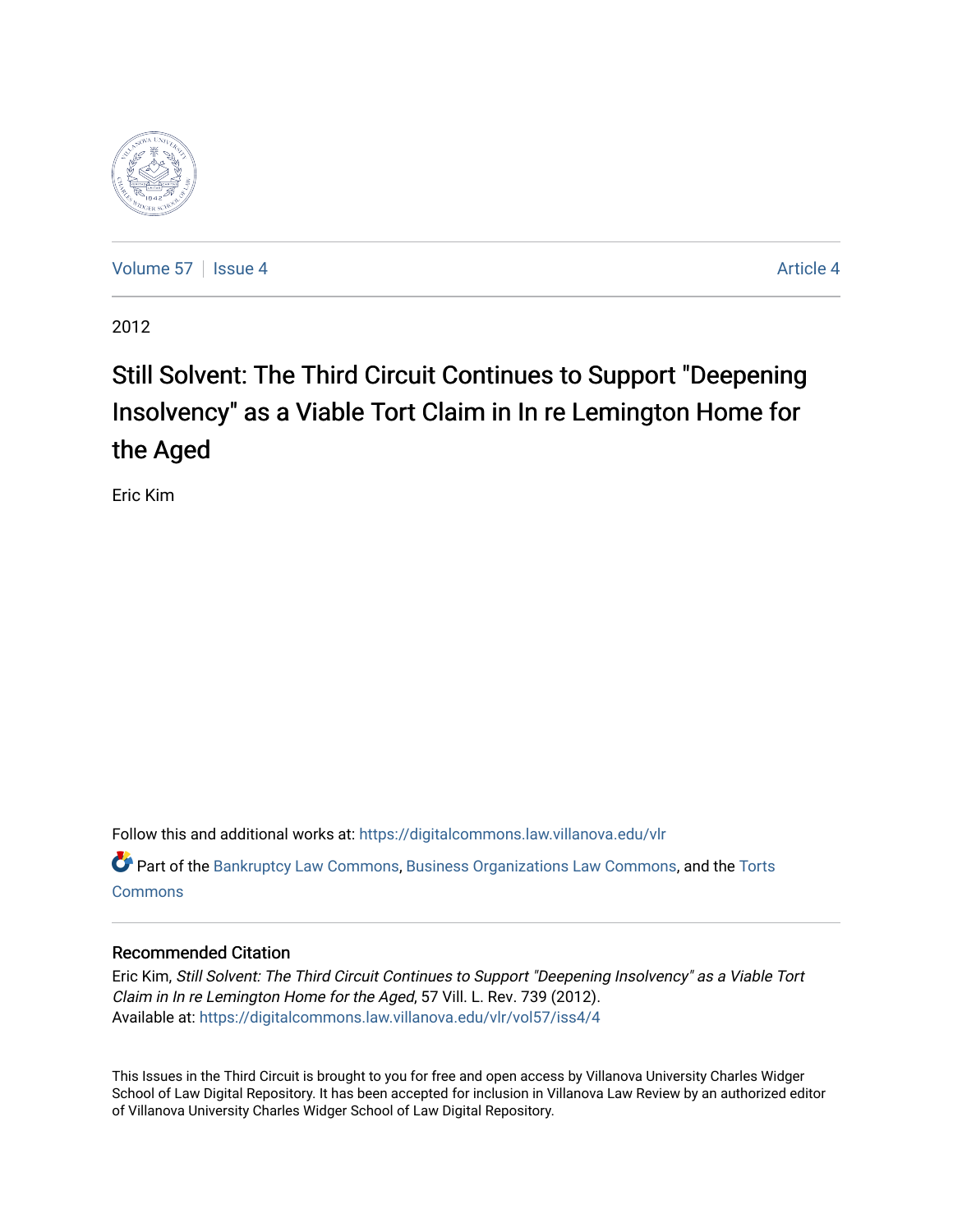### 2012]

# STILL SOLVENT: THE THIRD CIRCUIT CONTINUES TO SUPPORT "DEEPENING INSOLVENCY" AS A VIABLE TORT CLAIM IN *IN RE LEMINGTON HOME FOR THE AGED*

### ERIC KIM\*

"A corporation is not a biological entity for which it can be presumed that any act which extends its existence is beneficial to it."1

### I. INTRODUCTION

Vince Lombardi, the wildly successful head coach of the 1960s era Green Bay Packers, is credited with once saying that "winners never quit and quitters never win."2 As admirable as this old adage on perseverance may seem, directors of insolvent corporate entities face an extremely complex situation, where choosing to liquidate—or "quitting"—may often be the best option to maximize value for shareholders and creditors.3 Recently, however, some courts held directors tortiously liable for not dissolving a corporation soon enough.4 More specifically, under the theory of "deepening insolvency" many jurisdictions began to hold that directors who continue to prolong the life of an insolvent corporation can be personally liable for any damages caused as a result.<sup>5</sup> Consequently, in juris-

1. *See* Funding Corp. of N.Y. v. Dansker (*In re* Investors Funding Corp. of N.Y. Sec. Litig.), 523 F. Supp. 533, 541 (S.D.N.Y. 1980) (explaining how prolonging insolvent corporate entity's existence may actually be harmful).

2. *See* Eugene Volokh, *The Mechanisms of the Slippery Slope*, 116 HARV. L. REV. 1026, 1052 n.71 (2003) (discussing cliched maxim in society that quitting is bad ´ and attributing "winners never quit" saying to Vince Lombardi, famous head coach of Green Bay Packers football team).

3. *See* Sabin Willett, *The Shallows of Deepening Insolvency*, 60 BUS. LAW. 549, 551–53 (2005) (explaining nature of insolvency and discussing how keeping corporation in existence after it has continually been insolvent or unprofitable only hurts shareholders—who are residual claimants upon liquidation—and creditors).

4. *See* Jay Bender, *Deepening Insolvency in Alabama: Is It a Tort, a Damages Theory or Neither of the Above?*, 66 ALA. LAW. 190, 191–93 (2005) (examining deepening insolvency's history from 1980); Douglas R. Richmond et al., *Lawyer Liability and the Vortex of Deepening Insolvency*, 51 ST. LOUIS U. L.J. 127, 131–32 (2006) (discussing history behind deepening insolvency and tort's origins from dicta in New York district court case).

5. *See* OHC Liquidation Trust v. Credit Suisse First Bos. (*In re* Oakwood Homes Corp.), 340 B.R. 510, 530 (Bankr. D. Del. 2006) (discussing development of deepening insolvency and its definition); Official Comm. of Unsecured Creditors of Vartec Telecom, Inc. v. Rural Tel. Fin. Coop. (*In re* VarTec Telecom, Inc.), 335 B.R. 631, 636–38 (Bankr. N.D. Tex. 2005) (discussing rationale behind deepening insolvency); Limor v. Buerger (*In re* Del-Met Corp.), 322 B.R. 781, 815

(739)

<sup>\*</sup> J.D. Candidate, 2013, Villanova University School of Law. I would like to thank the faculty of Villanova University School of Law for their support, my colleagues on the *Villanova Law Review* for their tireless efforts, and Marie and Jinchul Kim for giving me the opportunity to attend law school.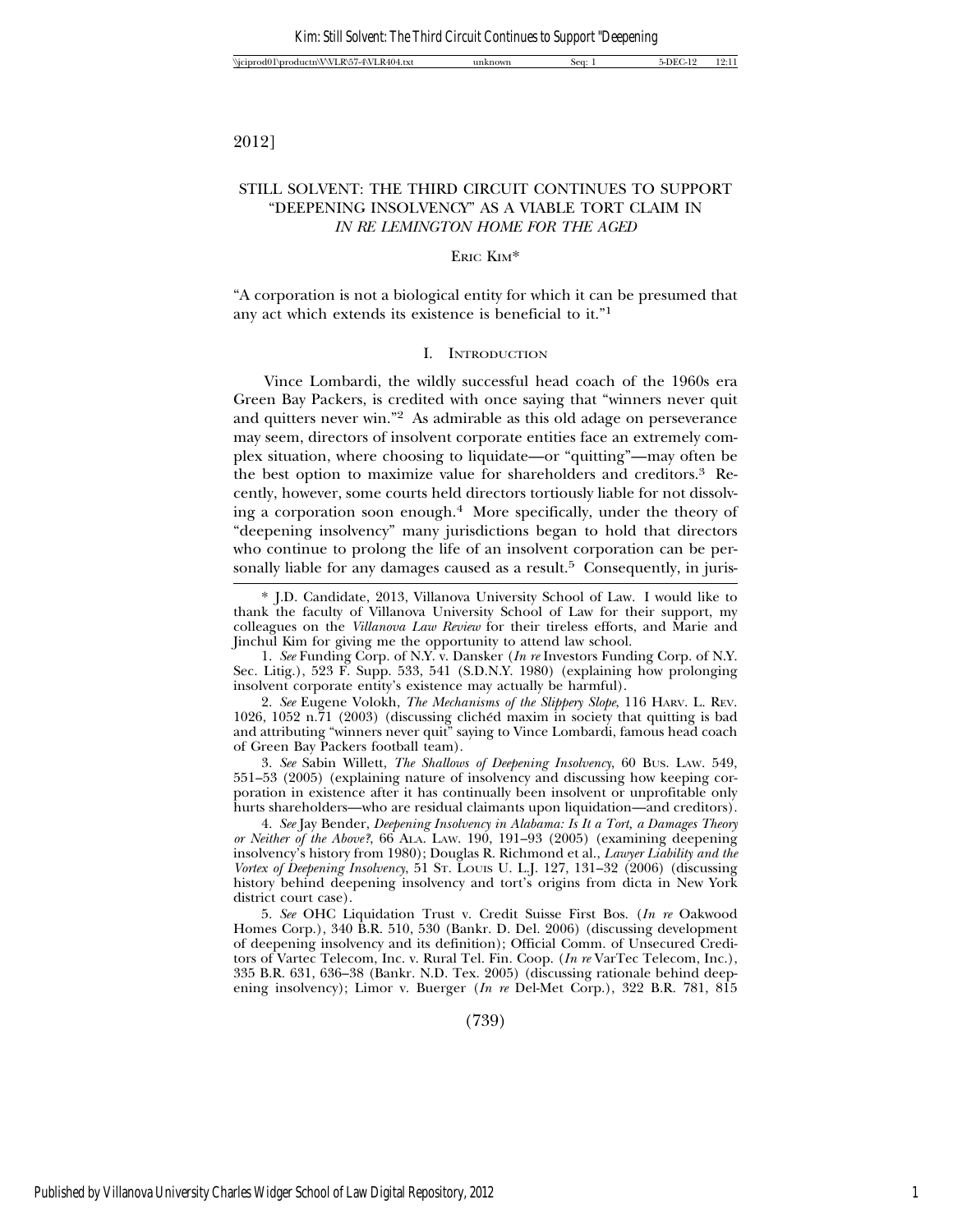dictions that subscribe to deepening insolvency, creditors could use the theory to file claims against directors, officers, and anyone playing a substantial role in a business entity's management.6

The debate on deepening insolvency has been contentious, to say the least.7 Corporate practitioners and their clients have lamented that deepening insolvency circumvents the business judgment rule and places too much liability on a corporation's management.8 Many academics have heralded the theory as an innovative addition to corporate and bankruptcy law.9 Other commentators have predicted that deepening insolvency could lead directors to liquidate a corporation too soon.10 On the

6. *See* Official Comm. of Unsecured Creditors of Wickes, Inc. v. Wilson, No. 06-0869, 2006 WL 1457786 (N.D. Ill. May 23, 2006) (proceeding brought by bankruptcy trustee against directors and officers of corporation); Bondi v. Grant Thornton Int'l (*In re* Parmalat Sec. Litig.), 377 F. Supp. 2d 390 (S.D.N.Y. 2005) (describing how bankruptcy trustee filed claims against auditors); *In re Oakwood Homes*, 340 B.R. at 510 (liquidating trust files deepening insolvency claim against principle lender of debtor); Nisselson v. Ford Motor Co. (*In re* Monahan Ford Corp. of Flushing), 340 B.R. 1 (Bankr. E.D.N.Y. 2006) (describing how bankruptcy trustee filed deepening insolvency claims against corporation's lender and accountants); Devon Mobile Commc'ns Liquidating Trust v. Adelphia Commc'ns Corp. (*In re* Adelphia Commc'ns Corp.), Bankr. No. 02–41729, 2006 WL 687153 (Bankr. S.D.N.Y. Mar. 6, 2006) (liquidating trust files deepening insolvency claims against general partner); Miller v. Dutil (*In re* Total Containment, Inc.), 335 B.R. 589 (Bankr. E.D. Pa. 2005) (describing how bankruptcy trustee filed deepening insolvency claims against directors and officers of corporation); *In re VarTec Telecom*, 335 B.R. at 631 (proceeding brought by unsecured creditors against secured creditors for deepening insolvency).

7. *See* TaeRa K. Franklin, *Deepening Insolvency: What It Is and Why It Should Prevail*, 2 N.Y.U. J.L. & BUS. 435, 437 (2006) (arguing that deepening insolvency is good for maximizing shareholder value and should continue as part of bankruptcy jurisprudence); Richmond et al., *supra* note 4, at 156 (discussing how deepening insolvency is becoming too expansive).

8. *See* Daniel E. Harrell, Comment, *Pandora's Bankruptcy Tort: The Potential for Circumvention of the Business Judgment Rule Through the Tort Theory of Deepening Insolvency*, 36 CUMB. L. REV. 151, 152–54 (2006) ("A key issue concerning the deepening insolvency theory is its potential to extend to the point that it would threaten the business judgment presumption altogether."); Willet, *supra* note 3, at 560–62 (supporting recent holdings that gave directors protection from deepening insolvency claims through business judgment rule).

9. *See* Phillip G. Lewis, Note, *"Deep" Impact: Can a Tort Theory of Deepening Insolvency Survive in the "Options Backdating" Era?*, 95 KY. L.J. 919, 919 (2007) ("Despite humble beginnings as mere dictum in a 1983 Seventh Circuit opinion, the theory of deepening insolvency has seen a rapid expansion within the legal community, becoming the object of much scholarly debate." (footnote omitted)).

10. *See* David C. Thompson, Note, *A Critique of "Deepening Insolvency," a New Bankruptcy Tort Theory*, 12 STAN. J.L. BUS. & FIN. 536, 546 (2007) ("Many floundering businesses are able to emerge from insolvency and provide a positive return to shareholders while fulfilling debt obligations more completely than if they had been forced to liquidate."). A related concern is that having deepening insolvency

<sup>(</sup>Bankr. M.D. Tenn. 2005) (defining deepening insolvency); Kittay v. Atlantic Bank of N.Y. (*In re* Global Serv. Grp.), 316 B.R. 451, 456 (Bankr. S.D.N.Y. 2004) ("'Deepening insolvency' refers to the 'fraudulent prolongation of a corporation's life beyond insolvency,' resulting in damage to the corporation caused by increased debt.").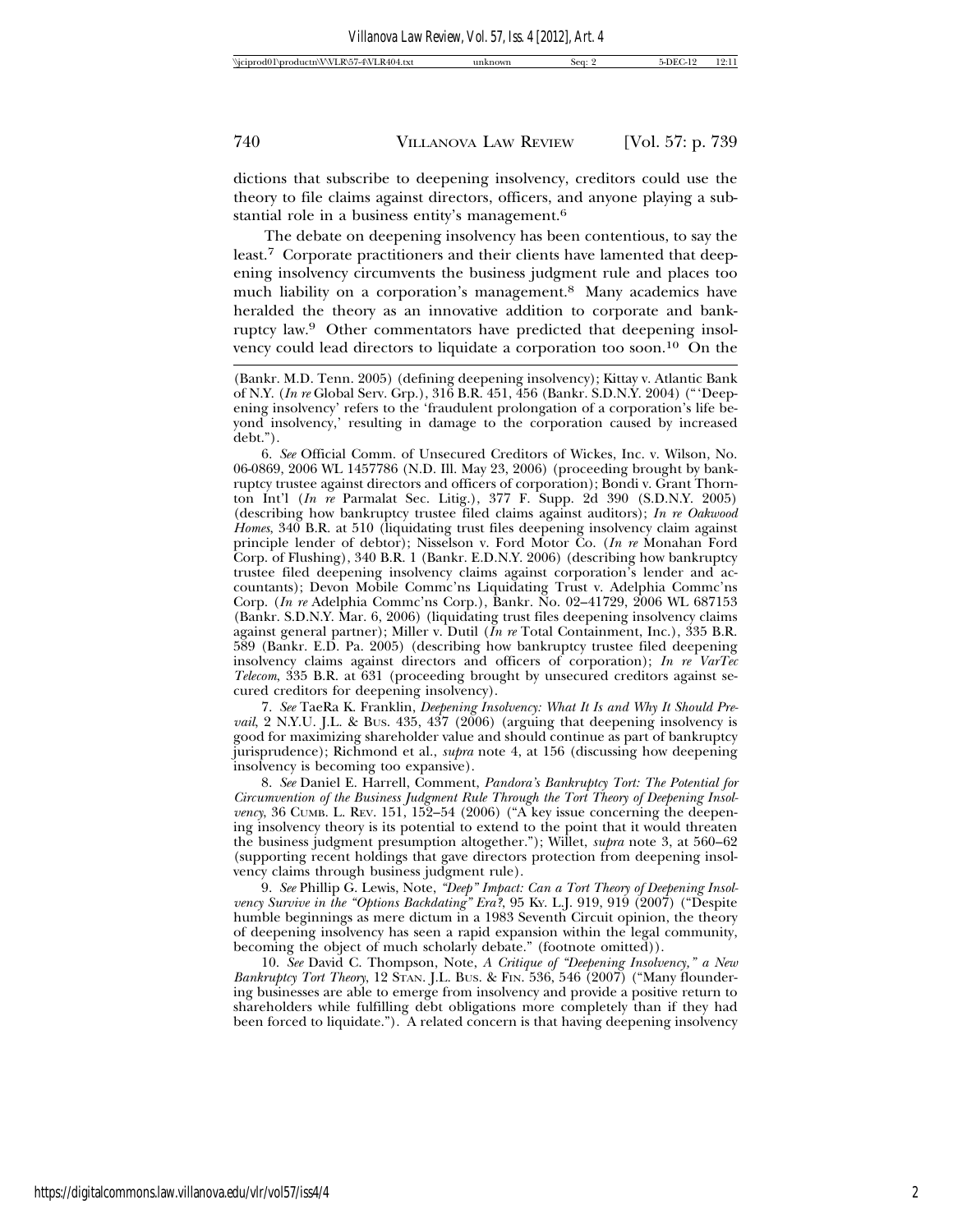contrary, shareholders and creditors have generally supported the theory by arguing that it merely ensures that actions are taken to maximize corporate value.11 This disparity has extended to the courts, as the lower federal and state courts continue to disagree on the divisive theory.12 Some have held that deepening insolvency should be considered a form of damages for other torts such as negligence or malpractice.13 Others have held that deepening insolvency should be an independent tort claim.14

11. *See* Thomas J. Vollbrecht & Theresa A. Gooley, *"Deepening Insolvency" Claims: Can You Become More Bankrupt? Can You (Or Someone Else) Sue If You Do?*, 13 FIDELITY L.J. 167, 169–76 (2007) (discussing how courts started to realize that prolonging insolvent corporation's life actually harmed corporation and shareholders).

12. *Compare* Christians v. Grant Thornton L.L.P., 733 N.W.2d 803, 811 (Minn. Ct. App. 2007) (holding that deepening insolvency is not valid theory of damages), *and* Kaye v. Dupree (*In re* Avado Brands, Inc.), 358 B.R. 868, 886 (Bankr. N.D. Tex. 2006) (choosing not to recognize deepening insolvency as valid cause of action), *and* Official Comm. of Unsecured Creditors *ex rel.* Felt Mfg. Co. v. Foss (*In re* Felt Mfg. Co.), 371 B.R. 589, 623 (Bankr. D.N.H. 2007) (predicting that New Hampshire Supreme Court could not accept deepening insolvency as an independent cause of action), *and* Joseph v. Frank (*In re* Troll Commc'ns, L.L.C.), 385 B.R. 110, 121 (Bankr. D. Del. 2008) (recognizing rejection of deepening insolvency under Delaware law), *and In re Parmalat*, 377 F. Supp. 2d at 419 (applying Illinois law to hold that plaintiff's deepening insolvency claim should be dismissed as duplicative of malpractice claim), *and* Trenwick Am. Litig. Trust v. Ernst & Young, L.L.P., 906 A.2d 168, 205 (Del. Ch. 2006) (rejecting deepening insolvency as cause of action), *with* Seitz v. Detweiler, Hershey & Assocs. (*In re* CitX Corp.), 448 F.3d 672, 678 (3d Cir. 2006) (finding that deepening insolvency is valid cause of action in Pennsylvania), *and In re* Parmalat Secs. Litig., 501 F. Supp. 2d 560, 560, 573–77 (S.D.N.Y. 2007) (examining deepening insolvency as theory of damages through dicta), *and* NCP Litig. Trust v. KPMG, 945 A.2d 132, 143 (N.J. Super. Ct. Law Div. 2007) (holding that New Jersey state law recognizes deepening insolvency as valid theory of damages and action), *and* Smith v. Arthur Andersen L.L.P., 421 F.3d 989, 1003 (9th Cir. 2005) (agreeing with theory of deepening insolvency without determining whether it is valid cause of action), *and* Thabault v. Chait, 541 F.3d 512, 521 (3d Cir. 2008) (predicting that even though New Jersey Supreme Court or legislature has never recognized deepening insolvency as theory of damages it anticipates that state will).

13. *See* Vieira v. AGM II, L.L.C. (*In re* Worldwide Wholesale Lumber, Inc.), 378 B.R. 120, 127 (Bankr. D.S.C. 2007) (recognizing deepening insolvency as theory of damages for breach of fiduciary duty claim); Schnelling v. Crawford (*In re* James River Coal Co.), 360 B.R. 139, 179–80 (Bankr. E.D. Va. 2007) (recognizing deepening insolvency as theory of damages not independent cause of action); Collins v. Kohlberg & Co. (*In re* Sw. Supermarkets, L.L.C.), 325 B.R. 417, 429 (Bankr. D. Ariz. 2005) (examining deepening insolvency in context of theory of damages).

14. *See* Official Comm. of Unsecured Creditors v. R.F. Lafferty & Co., 267 F.3d 340, 345–47 (3d Cir. 2001) (holding that deepening insolvency tort claim is valid in Pennsylvania).

as a tort creates inconsistencies for directors' and officers' fiduciary duties of care and loyalty, which may require them to try and save an insolvent corporation with more capital (i.e., loans). *See id.* at 545–47 (discussing inconsistencies between deepening insolvency and fiduciary duties).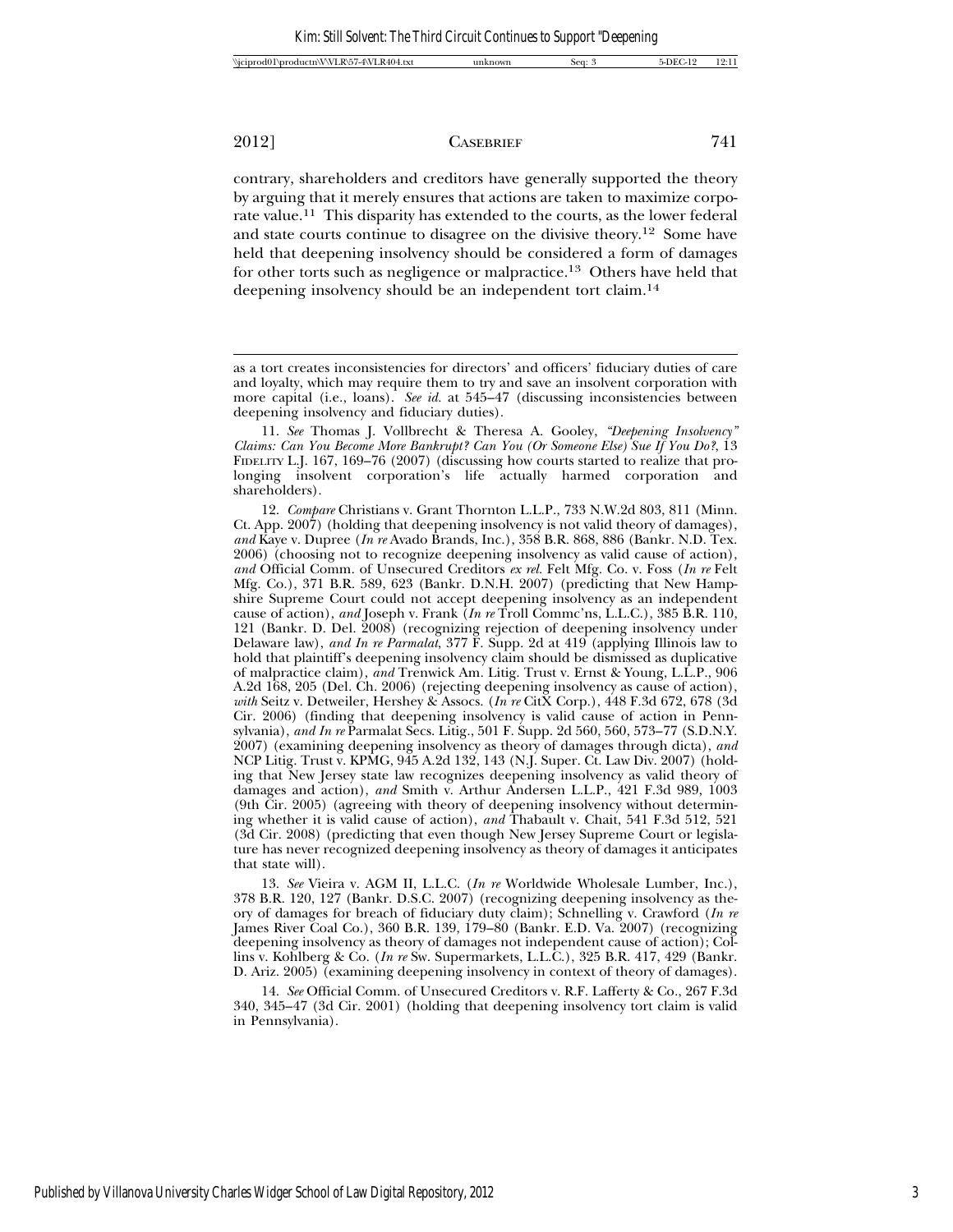But like any novelty, deepening insolvency appeared to rapidly lose its popularity.15 The turning point came from the highly influential Delaware Court of Chancery ("Chancery Court") in the case of *Trenwick America Litigation Trust v. Ernst & Young, L.L.P.*, 16 where the court not only affirmatively rejected deepening insolvency as a tort claim, but actually reprimanded the Bankruptcy Court for the District of Delaware for assuming that Delaware state law would support such a conclusion.17 Subsequently, the *Trenwick* court's decision to discard deepening insolvency led other courts to follow suit.18 Since 2006, many jurisdictions have either completely rejected the theory, or at the very least, marginalized it.19

The Third Circuit originally appeared to be a firm supporter of deepening insolvency through its expansive holding in *Official Committee of Unsecured Creditors v. R.F. Lafferty & Co.*, 20 where the court first established deepening insolvency as a viable tort claim in Pennsylvania.21 Later, the

16. 906 A.2d 168 (Del. Ch. 2006), *aff'd sub nom.* Trenwick Am. Litig. Trust v. Billett, No. 495, 2006 , 2007 WL 2317768 (Del. Aug. 13, 2007).

17. *See id.* at 204 ("The concept of deepening insolvency has been discussed at length in federal jurisprudence, perhaps because the term has the kind of stentorious academic ring that tends to dull the mind to the concept's ultimate emptiness."). Furthermore, the Delaware Chancery Court stated:

Delaware law imposes no absolute obligation on the board of a company that is unable to pay its bills to cease operations and to liquidate. Even when the company is insolvent, the board may pursue, in good faith, strategies to maximize the value of the firm. As a thoughtful federal decision recognizes, Chapter 11 of the Bankruptcy Code expresses a societal recognition that an insolvent corporation's creditors (and society as a whole) may benefit if the corporation continues to conduct operations in the hope of turning things around.

*Id.* (opining that theories such as deepening insolvency could not impose duty to liquidate when State would like directors to put forth their utmost effort to save insolvent corporation).

18. *See* Wooley v. Faulkner (*In re* SI Restructuring, Inc.), 532 F.3d 355, 363 (5th Cir. 2008) ("In the Delaware Court of Chancery, the doctrine of deepening insolvency as an independent cause of action or as a theory of damages was also considered and rejected . . . ."); Official Comm. of Unsecured Creditors of Propex, Inc. v. BNP Paribas (*In re* Propex, Inc.), 415 B.R. 321, 331 (Bankr. E.D. Tenn. 2009) ("The current state of affairs with regard to deepening insolvency, as the court sees it, is that the theory is still obscure and difficult to distinguish from existing torts . . . ."); Christians v. Grant Thornton, L.L.P., 733 N.W.2d 803, 812 (Minn. Ct. App. 2007) (holding that deepening insolvency is not recognized form of corporate damage in Minnesota).

19. For a further discussion of how various state jurisdictions began to marginalize deepening insolvency, see *supra* note 16 and accompanying text.

20. 267 F.3d 340 (3d Cir. 2001).

21. *See id.* at 344 ("We conclude that 'deepening insolvency' constitutes a valid cause of action under Pennsylvania state law and that the Committee therefore has standing to bring this action."). When the *Lafferty* holding first came out,

<sup>15.</sup> *See* Bondi v. Citigroup, Inc., No. 10902-04, 2005 WL 975856, at \*21 (N.J. Super. Ct. Law Div. Feb. 28, 2005) (rejecting deepening insolvency as independent tort); Coroles v. Sabey, 79 P.3d 974, 983 (Utah Ct. App. 2003) ("Although deepening insolvency might harm a corporation's shareholders, it does not, without more, harm the corporation itself."); *see also* Harrell, *supra* note 8, at 152–53 ("A major problem with the deepening insolvency theory of tort liability is its novelty.").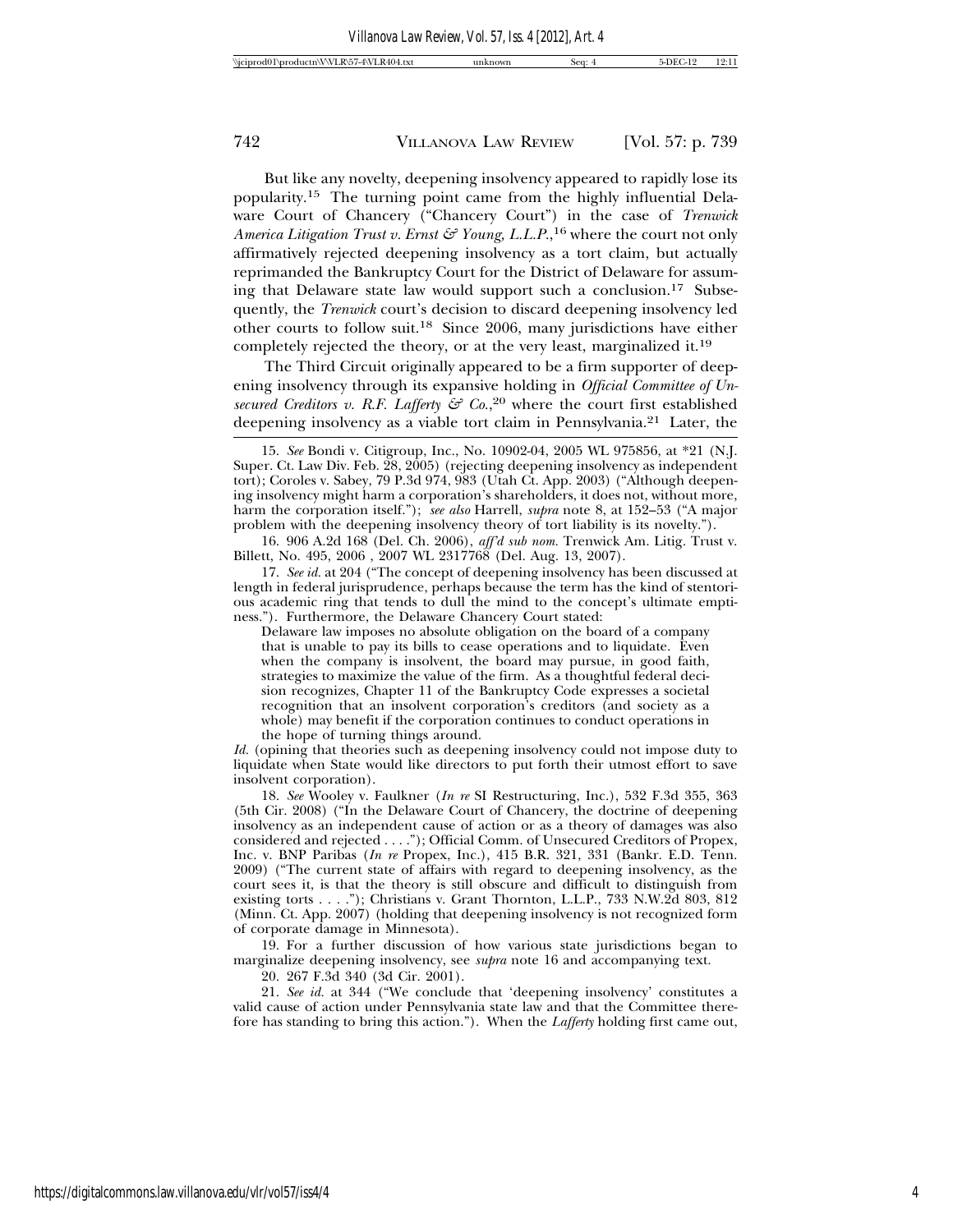Circuit seemed to follow the Delaware Chancery Court through its holding in *In re CitX Corp.*22 There, the court unequivocally limited deepening insolvency to conduct involving fraud and held that the theory only applied as an independent tort and not as a form of damages.23 Many practitioners and academics viewed the *CitX* decision as marginalizing the holding of *Lafferty*, furthering the assumption that deepening insolvency would meet the same fate in Pennsylvania that it had met in Delaware.24 Nonetheless, in the recent case *In re Lemington Home for the Aged*, 25 the Third Circuit surprised many practitioners by not only affirming the continued existence of deepening insolvency, but also vacating a dismissal of the appellant's deepening insolvency claim, strongly suggesting that the tort still has its "teeth."26

23. *See id.* at 677 ("Although we did describe deepening insolvency as a 'type of injury,' and a 'theory of injury,' we never held that it was a valid theory of damages for an independent cause of action." (citations omitted)).

24. *See* Michelle M. Harner & Jo Ann J. Brighton, *The Implications of* North American Catholic *and* Trenwick*: Final Death Knell for Deepening Insolvency? Shift in Directors' Duties in the Zone of Insolvency?*, 2008 ANN. SURV. BANKR. L. 1 ("The Third Circuit subsequently backed away from its position in *Lafferty* regarding deepening insolvency and the types of injury subject to redress in *CitX Corp.*"). As one commentator noted:

[T]he Third Circuit in *CitX* took aim at deepening insolvency and successfully limited its reach in three ways: (1) the court held that deepening insolvency may not be invoked as a theory of damages to support a malpractice cause of action; (2) the court ruled that a deepening insolvency claim cannot be sustained solely on an allegation of negligent conduct; and (3) the court ruled that *Lafferty*'s precedential value was limited to courts within Pennsylvania.

Ian T. Mahoney, *The* CitX *Decision: Has the Tort of "Deepening Insolvency" Gone Bankrupt?*, 52 VILL. L. REV. 995, 1009 (2007) (footnotes omitted).

25. Official Comm. of Unsecured Creditors v. Baldwin (*In re* Lemington Home for the Aged), 659 F.3d 282 (3d Cir. 2011).

26. *See* D.J. Baker et. al., *Corporate Governance of Troubled Companies and the Role of Restructuring Counsel*, 63 BUS. LAW. 855, 864 (2008) (discussing some threats unsecured creditors will pose to directors of bankrupt corporations and how these threats, including deepening insolvency, have "teeth"); *Third Circuit Address "Deepening Insolvency" Claims: In re* Lemington Home, ALERT MEMO (Cleary, Gottlieb, Steen & Hamilton L.L.P., New York, N.Y.),Oct. 12, 2011, at 1, *available at* http://

many academics and practitioners viewed it as the single most influential ruling on deepening insolvency, particularly because it validated the theory as an independent cause of action in tort. *See* Laura Colasacco, Note, *Where Were the Accountants? Deepening Insolvency As a Means of Ensuring Accountants' Presence When Corporate Turmoil Materializes*, 78 FORDHAM L. REV. 793, 827 (2009) ("*Official Committee of Unsecured Creditors v. R.F. Lafferty*  $\mathcal{F}$  *Co.*, is the pivotal case that defined deepening insolvency as an independent tort."). Through *Lafferty*, the Third Circuit was the first federal circuit court to address the claim of deepening insolvency and embrace the concept of deepening insolvency as an independent tort. *See* Hugh M. McDonald et al., Lafferty'*s Orphan: The Abandonment of Deepening Insolvency*, AM. BANKR. INST. J., Dec.–Jan. 2008, at 1, 57–58 ("However, the theory did not fully evolve until the Court of Appeals for the Third Circuit's decision in *Official Committee of Unsecured Creditors v. R.F. Lafferty & Co. Inc.*").

<sup>22.</sup> Seitz v. Detweiler, Hershey & Assocs. (*In re* CitX Corp.), 448 F.3d 672 (3d Cir. 2006).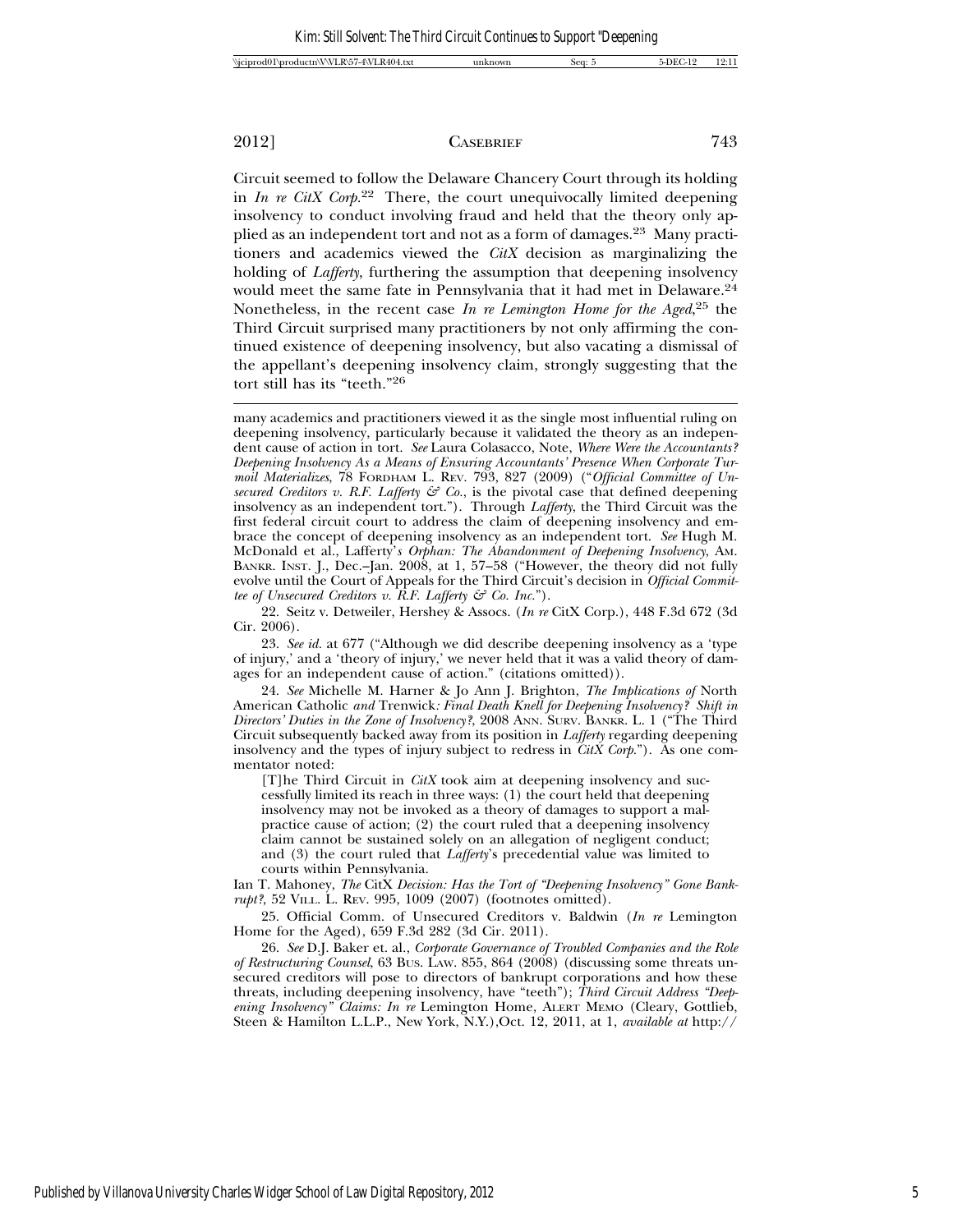This Casebrief serves as an update on deepening insolvency within the Third Circuit jurisprudence and aims to give legal practitioners a guide to understanding the mechanisms of the controversial but resilient tort.27 Part II provides a more detailed overview of the judicial decisions that led to the development of deepening insolvency.28 Part III examines the holding in *Lemington* and how the case fits into the Third Circuit jurisprudence.29 Finally, Part IV analyzes the potential impact of *Lemington* and concludes that practitioners in Pennsylvania should continue to be aware of the deepening insolvency tort when advising directors, officers, and any professionals working for unsuccessful or insolvent corporations.<sup>30</sup>

# II. THE CONTEMPORARY HISTORY AND DEVELOPMENT OF DEEPENING INSOLVENCY

### A. *Conceived from the Depths of Dicta*

It is important to remember that deepening insolvency is not based on any bankruptcy code or statute, but rather was born from common law.31 As such, the exact origin of deepening insolvency is difficult to pinpoint.32 However, it is widely believed that the theory evolved from cases in the 1980s concerning breach of fiduciary duty claims against directors who fraudulently prolonged the life of their corporations.<sup>33</sup> In

www.cgsh.com/files/News/1401f0e9-32a9-4a8d-b289-65dec0d39cf0/Presentation/ NewsAttachment/5d5a80fe-ace0-4577-86ff-663837aff027/CGSH%20Alert%20-%20 In%20re%20Lemington%20Home.pdf (warning clients that deepening insolvency is still viable tort in Third Circuit); *Third Circuit: In Pennsylvania, Creditors' Deepening Insolvency Claims Still Fair Game*, GIBBONS BUS. LITIG. ALERT (Gibbons P.C., Newark, N.J.), Nov. 4, 2011, *available at* http://www.businesslitigationalert.com/2011/11/ 04/third-circuit-in-pennsylvania-creditors%E2%80%99-deepening-insolvency-

claims-still-fair-game/ (alerting practitioners that Third Circuit recently reaffirmed deepening insolvency); *Third Circuit Addresses Breach of Fiduciary Duty and Deepening Insolvency Claims Under Pennsylvania Law*, INSIGHTS (Skadden, Arps, Slate, Meagher & Flom L.L.P., Wilmington, Del.), Oct. 3, 2011, *available at* http://www.skadden. com/newsletters/Third\_Circuit\_Addresses\_Breach\_of\_Fiduciary\_Duty\_and\_Deepening\_Insolvency\_Claims\_Under\_Pennsylvania\_Law.pdf (discussing return of deepening insolvency in wake of *Lemington* holding by Third Circuit).

<sup>27.</sup> For a discussion on how the *Lemington* decision impacts practitioners, see *infra* notes 122–46 and accompanying text.

<sup>28.</sup> *See infra* notes 34–78 and accompanying text.

<sup>29.</sup> *See infra* notes 79–121 and accompanying text.

<sup>30.</sup> *See infra* notes 122–46 and accompanying text.

<sup>31.</sup> *See* Official Comm. of Unsecured Creditors of Vartec Telecom, Inc. v. Rural Tel. Fin. Coop. (*In re* VarTec Telecom, Inc.), 335 B.R. 631, 638–39 (Bankr. N.D. Tex. 2005) ("The words 'deepening insolvency' are neither contained in the Bankruptcy Code, nor do they arise from other federal law, so the courts that consider the theory . . . to be an actionable tort do so by predicting how their respective state courts would rule when adopting a new cause of action.").

<sup>32.</sup> *See* Vollbrecht & Gooley, *supra* note 11, at 169–78 (discussing history of deepening insolvency and its possible origins).

<sup>33.</sup> *See* Elizabeth V. Tanis & Jennifer D. Fease, *Emerging Issues in Deepening Insolvency: Causation and Pitfalls of Measuring Damages as the Debtor's Liabilities*, A.L.I.-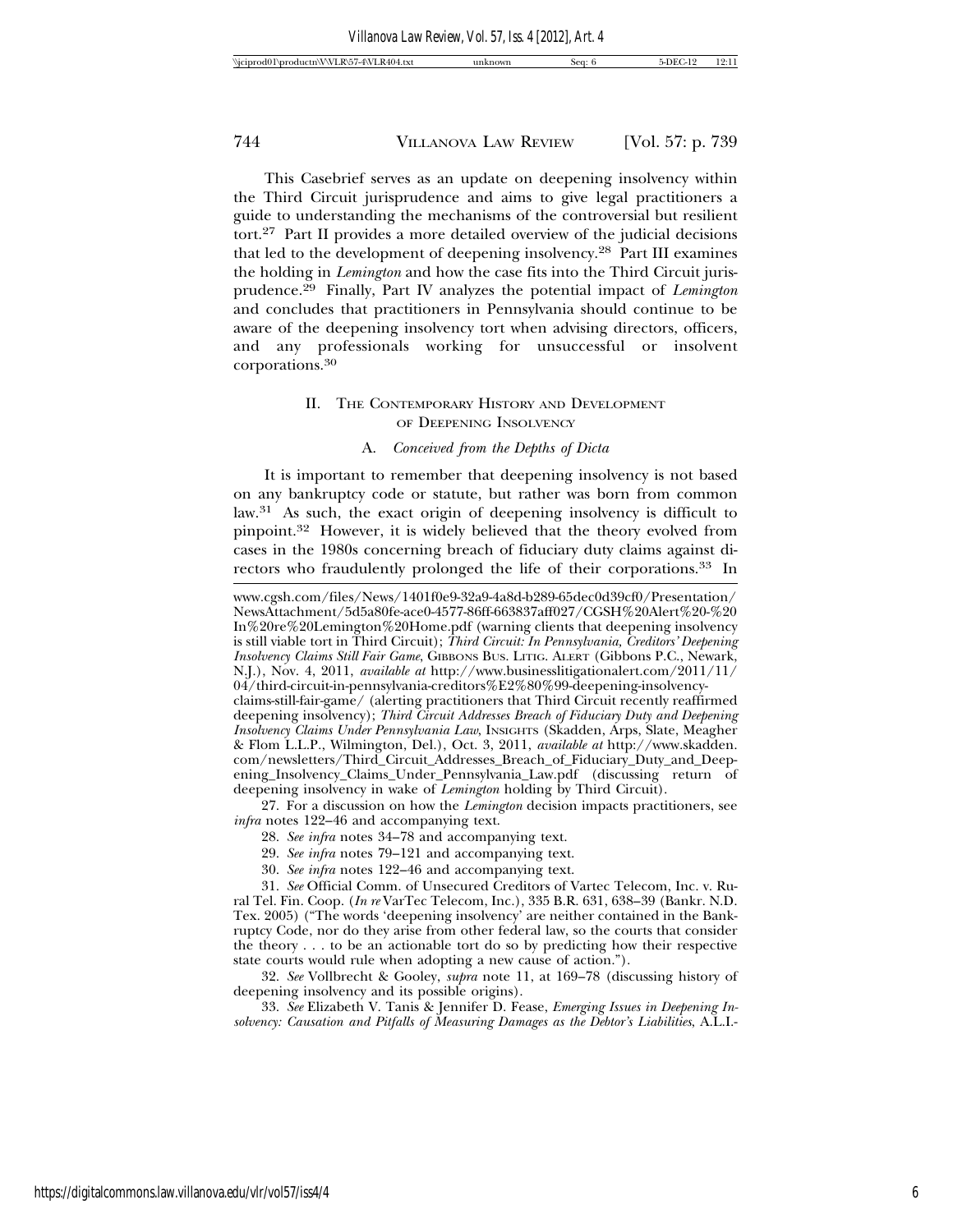these cases, directors would often attempt to use the *in pari delicto* defense to argue that they could not be held liable for prolonging a corporation's life, under any circumstances, because doing so benefited the corporation.34 A New York district court faced such an argument in the case *In re Investors Funding Corporation of New York Securities Litigation*. 35 There, the court ruled that extending the life of a corporation is not per se beneficial.36 Three years later, the Seventh Circuit in *Schacht v. Brown*, 37 dealt with similar facts and held that the *in pari delicto* defense did not apply because extending the life of the corporation created an adverse interest.38 Accordingly, after the various courts began to consistently hold that lengthening the existence of an unsuccessful corporation is not necessarily good for the shareholders and creditors, the natural progression continued toward deepening insolvency.39

### B. *An Unprecedented Growth Spurt*

The idea that directors could be held liable for prolonging the life of an insolvent corporation quickly garnered the interests of creditors and trustees of bankruptcy estates.40 Prior to deepening insolvency, unsecured creditors had very few options to recover their losses from a bankrupt cor-

A.B.A. BUS. L. COURSE MATERIALS J., Apr. 2010, at 46–47 (reviewing history of deepening insolvency and its roots that developed from *in pari delicto* defense).

35. Bloor v. Dansker, (*In re* Investors Funding Corp. of N.Y. Sec. Litig.), 523 F. Supp. 533 (S.D.N.Y. 1980).

36. *See id.* at 541 (discussing how corporations are not like biological entities where prolonging their existence is automatically beneficial).

37. 711 F.2d 1343 (7th Cir. 1983).

38. *See id.* at 1350 ("[F]or the corporate body is ineluctably damaged by the deepening of its insolvency, through increased exposure to creditor liability."). The Seventh Circuit was combating the notion that a corporation cannot sue for conduct that prolonged its life, regardless of whether it was done fraudulently. *See id.* ("For each of these cases rests upon a seriously flawed assumption, *i.e.*, that the fraudulent prolongation of a corporation's life beyond insolvency is automatically to be considered a benefit to the corporation's interests.").

39. *See* Tanis & Fease, *supra* note 36, at 607–09 (describing how deepening insolvency theory evolved from failed *in pari delicto* defenses).

40. *See generally* David E. Gordon, Comment, *The Expansion of Deepening Insolvency Standing: Beyond Trustees and Creditors' Committees, 22 EMORY BANKR. DEV.* J. 221

<sup>34.</sup> *See* Henry S. Bryans, *Claims Against Lawyers by Bankruptcy Trustees—A First Course on the In Pari Delicto Defense*, 66 BUS. LAW. 587, 597 (2011) ("The defense of *in pari delicto* at common law was based 'on two premises: first, that courts should not lend their good offices to mediating disputes among wrongdoers; and second, that denying judicial relief to an admitted wrongdoer is an effective means of deterring illegality.'"). With an *in pari delicto* claim, defendants are arguing that they should not be held liable for actions that can be imputed onto the plaintiff. *See id.* at 595 (explaining mechanics of *in pari delicto* defense in bankruptcy trustee situations). In the context of corporations, a director's actions can be imputed onto the corporation if it was done within the scope of the director's duty and for the corporation. *See id.* at 597 (describing when director's actions are imputed to corporation). Thus, a shareholder cannot sue a director who engaged in fraudulent activities if the fraud actually benefited the corporation. *See id.* (detailing how *in pari delicto* precludes bankruptcy trustee's claims against directors).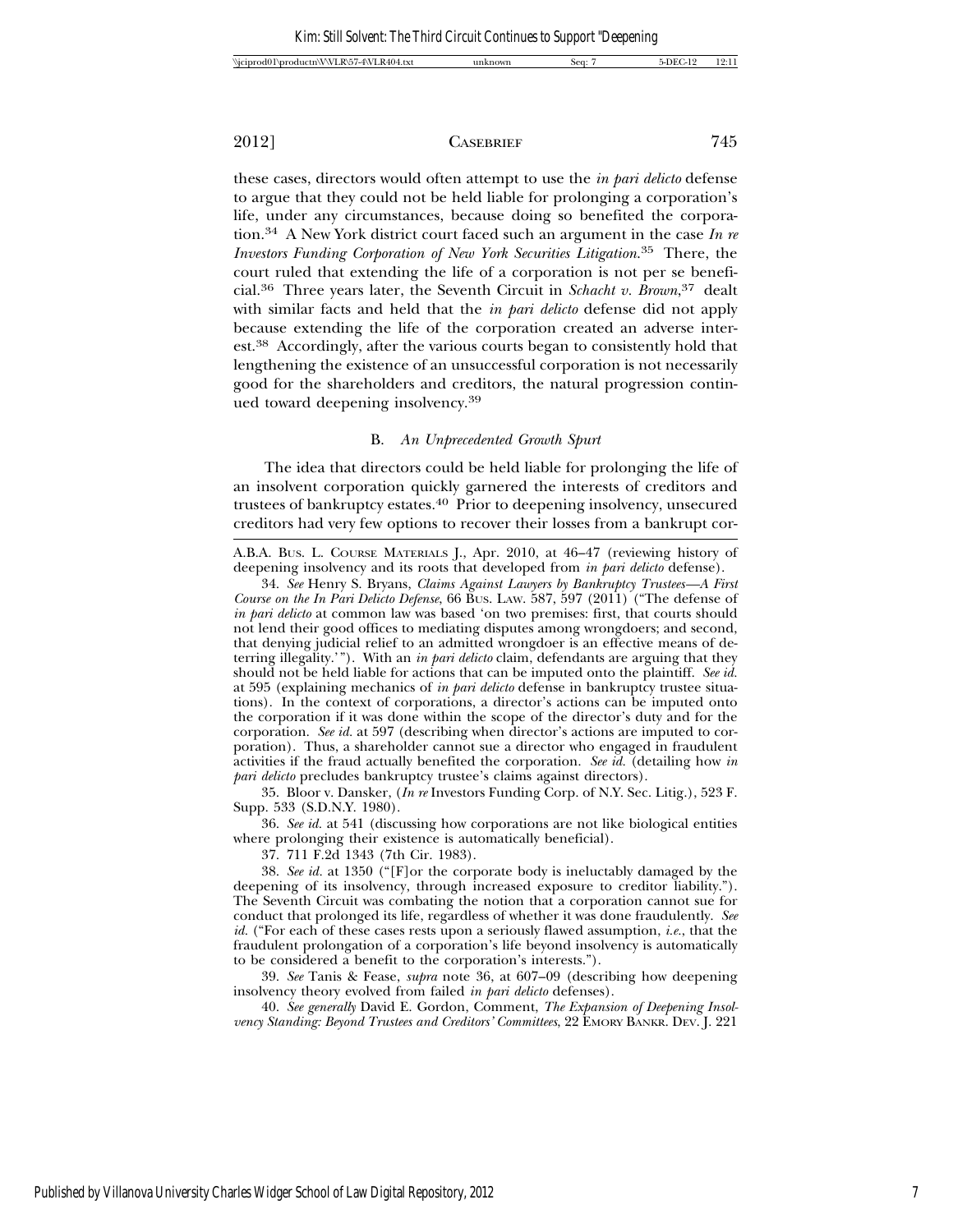poration.41 Consequently, some commentators argue that deepening insolvency became rapidly popular out of necessity.42 Others have a more cynical view.43 Opponents of deepening insolvency often argue that the theory only gained traction during the early twenty-first century, when large corporate scandals such as Enron and WorldCom ignited a public outcry.44 Yet for whatever reason, the rapid rise of deepening insolvency is undeniable.45 Within a couple decades, what started out as dicta evolved into a complex cause of action and theory of damages in several jurisdictions.<sup>46</sup>

Despite deepening insolvency's initial popularity, the theory lacked the substance to be considered a bona fide tort until the Third Circuit definitively defined it as such in *Lafferty*. 47 There, the court dealt with a

41. *See* Yair Listokin, *Paying for Performance in Bankruptcy: Why CEOs Should Be Compensated with Debt*, 155 U. PA. L. REV. 777, 806 (2007) (describing rights of unsecured creditors as akin to residual claimants of dissolved corporation).

42. *See* Franklin, *supra* note 7, at 477–78 (detailing events such as collapse of Enron as catalyst for deepening insolvency and arguing that deepening insolvency is needed to further regulate corporate misconduct).

43. *See* J.B. Heaton, *Deepening Insolvency*, 30 J. CORP. L. 465, 500 (2005) (arguing that certain notions of deepening insolvency are "unsupported in financial economics and inconsistent with the traditional understandings and economic functions of corporate injury"); Thompson, *supra* note 10, at 537 (arguing that deepening insolvency should not be viable tort or theory of damages).

44. *See* Thompson, *supra* note 10, at 536 (describing public hysteria caused by Enron scandal and how this may have led to juror support of deepening insolvency).

45. *See The Deepening Insolvency Risk*, MEMORANDUM (Foster Pepper P.L.L.C., Seattle, Wash.), June 1, 2006, at 1, *available at* http://www.foster.com/pdf/DeepeningInsolvencyRisk.pdf ("The past few years have seen an ever increasing number of reported lawsuits asserting . . . 'deepening insolvency.' From only 4 or 5 in the year 2000 to well over 55 in the years 2004 and 2005. Anecdotal evidence suggests that far more have been filed and not reported.").

46. *See* Willett, *supra* note 3, at 550 (discussing rapid development of deepening insolvency). A partner at the prominent law firm, Bingham McCutchen L.L.P., Sabin Willett actually compared deepening insolvency to evolution in the following manner:

Doctrines are like life: complex organisms evolve from the most unremarkable amino acids. Within a generation of *Schacht*, federal courts were issuing pronouncements that "'deepening insolvency' constitutes a *valid cause of action* under Pennsylvania state law," and that Delaware recognizes a "tort of deepening insolvency." In *In re Exide Technologies, Inc.*, a court let discovery proceed on a "deepening insolvency" claim against lenders who make loans to distressed buyers. *This is evolution at light speed*. What was merely a failed defense in *Schacht* now walks on all fours and demands recognition by legal taxonomists as a fully-fledged cause of action.

Id. (emphasis added) (footnotes omitted).

47. *See* Gordon, *supra* note 43, at 224–25 ("Beginning with a 2001 decision from the Third Circuit Court of Appeals in *Official Committee of Unsecured Creditors v. R.F. Lafferty & Co.*, courts began to recognize deepening insolvency as an independent cause of action."); McDonald et al., *supra* note 22, at 57 ("Despite the narrow

<sup>(</sup>discussing how deepening insolvency expanded remedies available for creditors and bankruptcy trust estates.)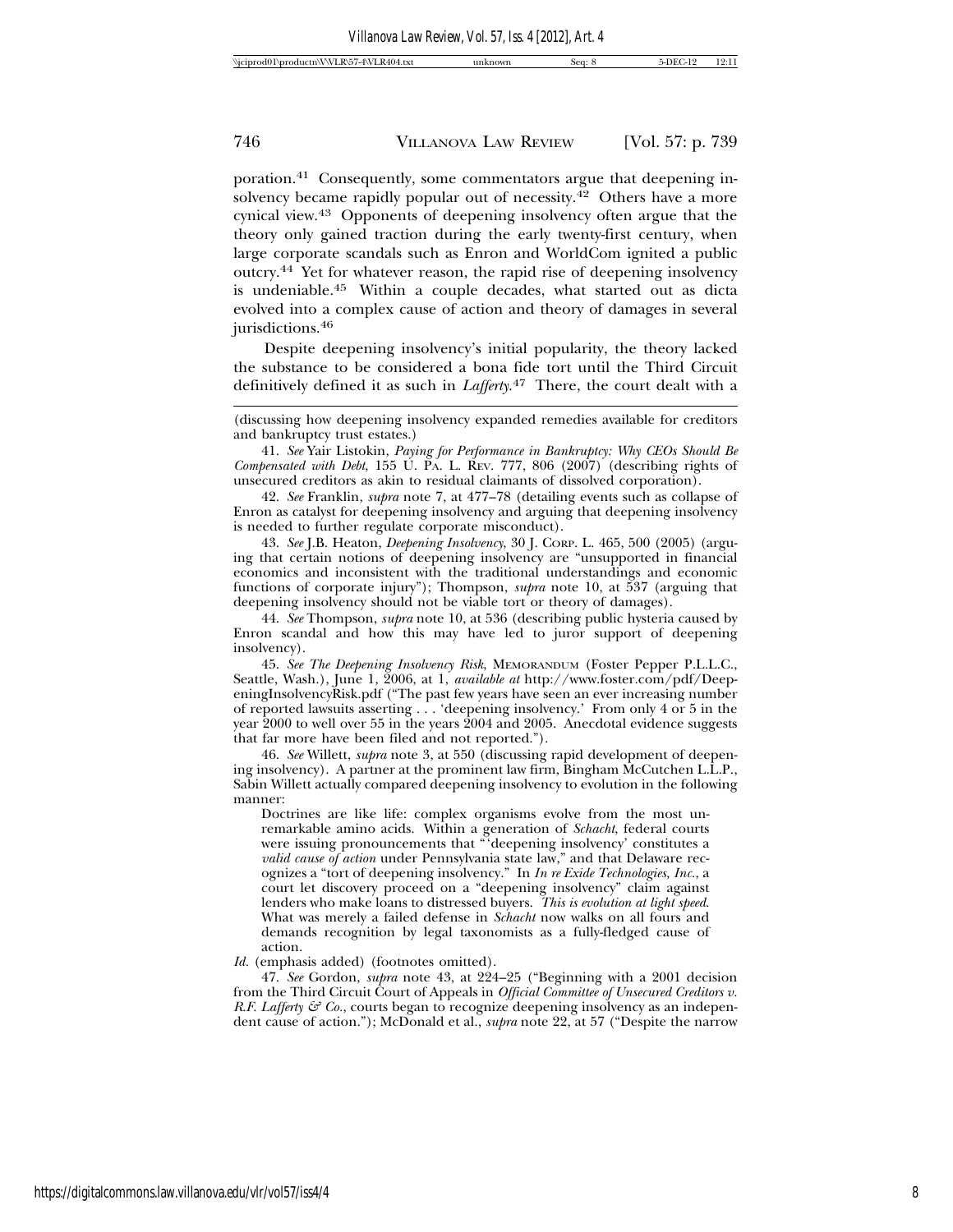committee of unsecured creditors filing a derivative action on behalf of the debtor corporation against the board of directors.<sup>48</sup> The committee's complaint alleged violations of federal securities laws, breach of fiduciary duty, and other related claims arising from a ponzi scheme in which the defendants were fraudulently issuing corporate bonds.49 As a basis for these claims, and because a derivative action requires a plaintiff to allege harms inflicted on the corporation, the committee cited deepening insolvency.50 Although the Third Circuit ultimately affirmed the district court's decision to dismiss the committee's claims, the court affirmatively acknowledged deepening insolvency as an independent tort claim in Pennsylvania.51 The Third Circuit based its opinion on the Seventh Circuit's dicta in *Schacht* and predicted that the Pennsylvania Supreme Court would soon establish deepening insolvency as an independent cause of action.<sup>52</sup>

51. *See id.* at 359 (affirming district court's decision to grant summary judgment against appellant's deepening insolvency claims).

52. *See id.* at 350 (citing Seventh Circuit as basis for rationale that deepening insolvency should be considered independent tort in Third Circuit). The *Lafferty* court quoted the following passage from the Seventh Circuit's *Schacht* holding:

[C]ases [that oppose "deepening insolvency"] rest[ ] upon a seriously flawed assumption, i.e., that the fraudulent prolongation of a corporation's life beyond insolvency is automatically to be considered a benefit to the corporation's interests. This premise collides with common sense, for the corporate body is ineluctably damaged by the deepening of its insolvency, through increased exposure to creditor liability. Indeed, in most cases, it would be crucial that the insolvency of the corporation be disclosed, so that shareholders may exercise their right to dissolve the corporation in order to cut their losses. Thus, acceptance of a rule which would bar a corporation from recovering damages due to the hiding of information concerning its insolvency would create perverse incentives for wrong-doing officers and directors to conceal the true financial condition of the corporation from the corporate body as long as possible.

*Id.* (alterations in original) (quoting Schacht v. Brown, 711 F.2d 1343, 1350 (7th Cir. 1983)). Furthermore, the *Lafferty* court concluded that deepening insolvency was based on the fundamentally sound rationale that increasing an already insolvent corporation's debt hurts the corporation. *See id.* at 349 ("First and foremost, the theory is essentially sound. . . . Even when a corporation is insolvent, its corporate property may have value. The fraudulent and concealed incurrence of debt can damage that value in several ways.").

application of *Investors Funding* and *Schacht*, the concept was greatly expanded nearly two decades after *Investors Funding* by the Third Circuit in *Official Committee of Unsecured Creditors v. R.F. Lafferty & Co. Inc.*"); Thompson, *supra* note 10, at 538 ("*Lafferty* is generally recognized as the first reported case that established deepening insolvency as an independent cause of action in tort.").

<sup>48.</sup> *See* Official Comm. of Unsecured Creditors v. R.F. Lafferty & Co., 267 F.3d 340, 344 (3d Cir. 2001) (describing procedural posture of case).

<sup>49.</sup> *See id.* at 344 (discussing background facts from case and how it arose from collapsed ponzi scheme).

<sup>50.</sup> *See id.* at 349–51 (examining claims made).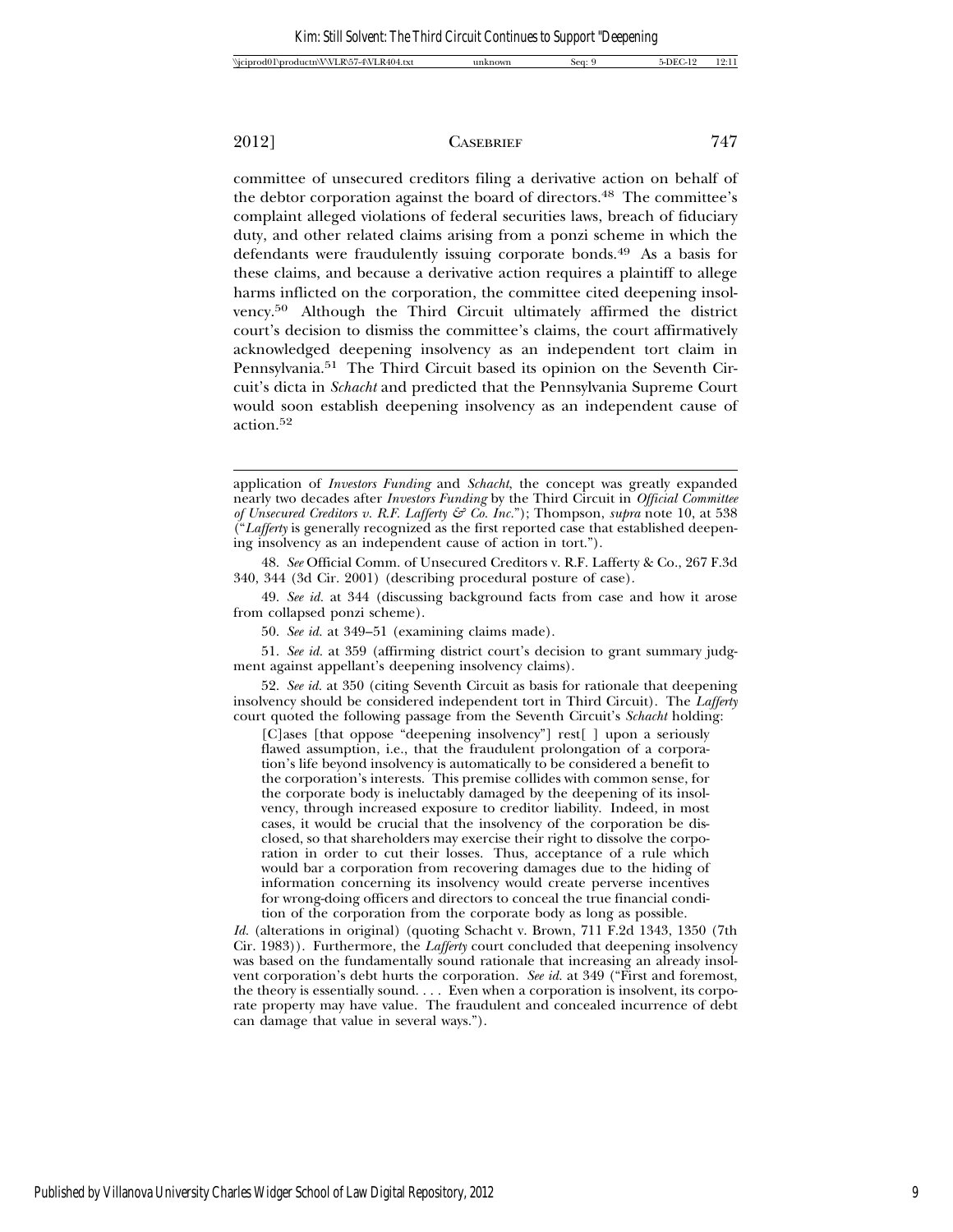The Third Circuit's holding in *Lafferty* had a ripple effect on not only the courts in its own jurisdiction, but on other circuits as well.53 Most notably, the Bankruptcy Court for the District of Delaware cited *Lafferty* in holding that deepening insolvency was also a viable tort in Delaware.<sup>54</sup> Consequently, after *Lafferty*, the theory grew exponentially to the point where anyone involved in deepening a corporation's insolvency could be held liable, even creditors and lawyers.<sup>55</sup> Furthermore, some courts began to hold that mere negligence could be enough to support a deepening insolvency claim.56 This evolution was somewhat unexpected, considering that the court in *Lafferty* simply found deepening insolvency to be a valid tort and still affirmed a dismissal of the plaintiff's claims.57 Regardless, many academics and practitioners began to fear that the theory would grow too large.58

### C. *The Ringing Death Knell*

Just when deepening insolvency gained significant momentum in the courts, the tide turned against it.59 Although many scholarly articles criti-

54. *See Exide Techs.*, 299 B.R. at 752 ("[B]ased on the Third Circuit's decision in *Lafferty* and the Delaware courts' policy of providing a remedy for an injury, I conclude that Delaware Supreme Court would recognize a claim for deepening insolvency when there has been damage to corporate property.").

55. *See* Kittay v. Atlantic Bank of N.Y. (*In re* Global Serv. Grp.), 316 B.R. 451, 454–55 (Bankr. S.D.N.Y 2004) (examining how shareholder plaintiffs brought action against creditor for extending loans to corporation prior to bankruptcy and increasing corporation's insolvency, which led to deepening insolvency claim).

56. *See In re Flagship Healthcare*, 269 B.R. at 727–28 (holding that plaintiff's allegations of defendant's negligent conduct were sufficient for deepening insolvency claim); Smith v. Arthur Andersen L.L.P., 421 F.3d 989, 995 (9th Cir. 2005) (recognizing deepening insolvency for unintentionally misrepresenting firm's insolvency).

57. *See Lafferty*, 267 F.3d at 344 (affirming district court's holding granting summary judgment for defendant and dismissing deepening insolvency claim).

58. For a discussion of the various academics and scholars that criticized deepening insolvency, see *supra* note 9 and accompanying text.

59. *See* McDonald et al., *supra* note 22, at 60 (discussing how tide turned against deepening insolvency and how courts began to reject theory). The *CitX* and *Trenwick* holdings by the Third Circuit and Delaware Chancery Court, respectively, were seen as the catalyst for many other jurisdictions rejecting deepening insolvency. *See id.* ("The decisions in *CitX* and *Trenwick* have led some courts to take a more narrow view of deepening insolvency, with many courts refusing to recognize the theory as a cause of action or greatly restricting it as a theory of damages."). *See also* Buckley v. Deloitte & Touche USA L.L.P., No. 06-3291, 2007 WL 1491403, at \*10 (S.D.N.Y. May 22, 2007) (noting deepening insolvency is not

<sup>53.</sup> *See* Crowley v. Chait, No. 85-2441, 2004 WL 5434953, at \*18–19 (D.N.J. Aug. 25, 2004) (citing *Lafferty* to hold that plaintiff has valid deepening insolvency claim); Official Comm. of Unsecured Creditors & R2 Invs., LDC v. Credit Suisse First Bos. (*In re* Exide Techs., Inc.), 299 B.R. 732, 752 (Bankr. D. Del. 2003) (citing *Lafferty* to hold that deepening insolvency is valid tort); Tabas v. Greenleaf Ventures, Inc. (*In re* Flagship Healthcare, Inc.), 269 B.R. 721, 728 (Bankr. S.D. Fla. 2001) (citing *Lafferty* to hold plaintiffs pled sufficient facts for deepening insolvency claim).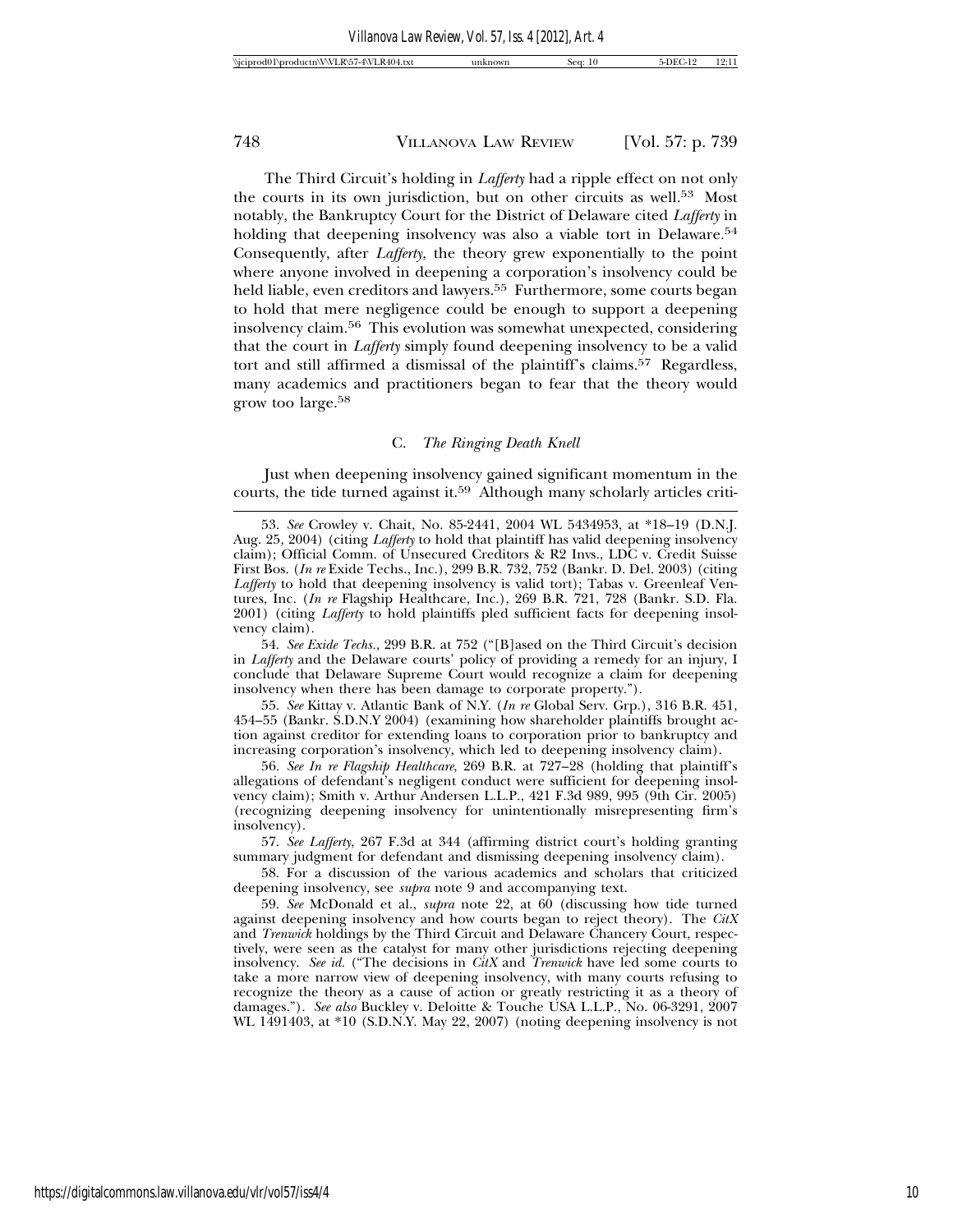cized the theory, the turning point came from the Delaware Chancery Court in *Trenwick*. 60 There, the court dealt with a holding company that had been rendered insolvent by its acquisition of too many subsidiary insurance companies negatively affected the  $9/11$  attacks.<sup>61</sup> The plaintiffs filed claims under deepening insolvency and the Delaware Chancery Court granted the defendant's motion to dismiss, holding that deepening insolvency was not a valid cause of action under state law.62 The Delaware Supreme Court promptly affirmed the Chancery Court's ruling.63

The Delaware Chancery Court's primary concerns regarding deepening insolvency were similar to those raised by practitioners and scholars who criticized the theory.64 More specifically, the *Trenwick* court recognized that directors and officers of a corporation may occasionally need to take on additional debt to secure a business objective.65 Thus, the tort of deepening insolvency could effectively render these directors personal guarantors of these business decisions, which runs against the gambit of corporate law that seeks to give directors substantial deference in their business decisions.<sup>66</sup> Other concerns were the redundancy of deepening

60. Trenwick America Litigation Trust v. Ernst & Young, L.L.P., 906 A.2d 168 (Del. Ch. 2006), *aff'd sub nom.* Trenwick Am. Litig. Trust v. Billett, No. 495, 2006 , 2007 WL 2317768 (Del. Aug. 13, 2007) (recognizing that deepening insolvency began to fall into disfavor).

61. *See id.* at 175–86 (describing facts of case)

62. *See id.* at 204 ("Delaware law imposes no absolute obligation on the board of a company that is unable to pay its bills to cease operations and to liquidate."). The ruling was part of a subsection of the opinion entitled "Delaware Law Does Not Recognize a Cause of Action for So-Called 'Deepening Insolvency.'" *See id.*

63. *See* Trenwick Litig. Trust v. Billet, 931 A.2d 438, at \*1 (Del. 2007) ("[T]he final judgment of the Court of Chancery should be affirmed on the basis of and for the reasons assigned by the Court of Chancery in its opinion dated August 10, 2006.").

64. *See Trenwick*, 906 A.2d at 204–08 (explaining holding that Delaware law does not recognize tort of deepening insolvency).

65. *See id.* (hypothesizing consequences of deepening insolvency and how it would affect directors' ability to occasionally take on more debt to save company).

66. *See id.* at 205 ("If the board of an insolvent corporation, acting with due diligence and good faith, pursues a business strategy that it believes will increase the corporation's value, but that also involves the incurrence of additional debt, it

theory of damages for malpractice action, but plaintiff alleged damages on other grounds); Liquidating Tr. of the Amcast Unsecured Creditor Liquidating Trust v. Baker (*In re* Amcast Indus. Corp.), 365 B.R. 91, 119 (Bankr. S.D. Ohio 2007) (holding deepening insolvency not recognized in Ohio); Schnelling v. Crawford (*In re* James River Coal Co.), 360 B.R. 139, 180 (Bankr. E.D. Va. 2007) (finding deepening insolvency not recognized in Virginia); Kaye v. Dupree (*In re* Avado Brands, Inc.), 358 B.R. 868, 888 (Bankr. N.D. Tex. 2006) (rejecting deepening insolvency theory); Official Comm. of Unsecured Creditors of Radnor Holdings Corp. v. Tennenbaum Capital Partners, L.L.C. (*In re* Radnor Holdings Corp.), 353 B.R. 820, 848–49 (Bankr. D. Del. 2006) (finding deepening insolvency "to be an impermissible measure of damages"); Christians v. Grant Thornton, L.L.P., 733 N.W.2d 803, 812 (Minn. Ct. App. 2007) (disapproving of deepening insolvency theory); Commercial Fin. Servs., Inc. v. J.P. Morgan Sec., Inc., 2007 OK Civ App 8, ¶ 11, 152 P.3d 897, 900 (holding deepening insolvency "not a recognized measure of damages").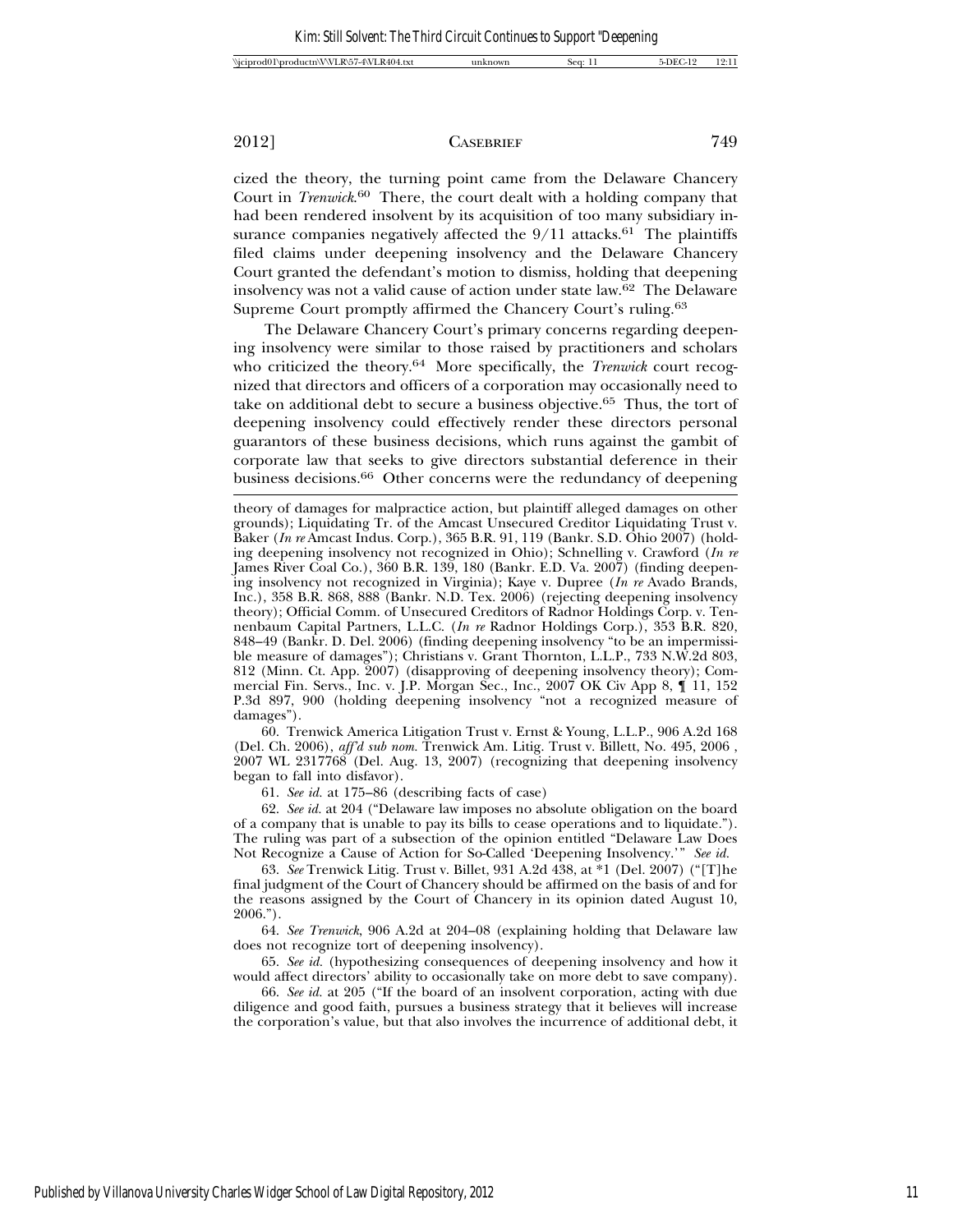insolvency with similar breach of fiduciary duty and fraud claims.67 Ultimately, when the Delaware Chancery Court struck down deepening insolvency, many assumed the tort would fade into obscurity.68

Shortly after the Delaware Chancery Court published its opinion in *Trenwick*, the Third Circuit started to backtrack on its expansive *Lafferty* holding through its decision in *CitX*. 69 There, the Third Circuit dealt with a bankruptcy trustee suing a debtor's accounting firm for professional malpractice and deepening insolvency.70 The *CitX* holding had three significant effects: (1) it unequivocally rejected deepening insolvency as a theory of damages for claims such as professional malpractice or breach of fiduciary duty, (2) it limited the definition of deepening insolvency to acts of fraud, and (3) it explicitly limited deepening insolvency's applicability to Pennsylvania.71

The *CitX* holding appeared to signal the beginning of the end for deepening insolvency in Pennsylvania and the Third Circuit in general, perhaps more so than the *Trenwick* holding from Delaware.72 After *Laf-*

67. *See Trenwick*, 906 A.2d at 205 (explaining that deepening insolvency is redundant to other claims that shareholders can bring against directors and officers of corporation). The Delaware Chancery Court then clarified that just because deepening insolvency is not a valid claim, it does not mean it is giving directors more leeway for misconduct. *See id.* ("The rejection of an independent cause of action for deepening insolvency does not absolve directors of insolvent corporations of responsibility. Rather, it remits plaintiffs to the contents of their traditional toolkit, which contains, among other things, causes of action for breach of fiduciary duty and for fraud.").

68. *See* Harner & Brighton, *supra* note 27, at 1 (explaining effect of *Trenwick* decision as signaling end for deepening insolvency).

69. *See* Seitz v. Detweiler, Hershey & Assocs. (*In re* CitX Corp.), 448 F.3d 672, 681 (3d Cir. 2006). For a discussion on how the Third Circuit limited its holding in *Lafferty* through its holding in *CitX*, see *supra* note 27 and accompanying text.

70. *See In re CitX* at 674–77 (discussing facts of case). In *CitX*, the Third Circuit dealt with a bankruptcy trustee suing an accounting firm that was alleged to have provided the financial statements used to fraudulently procure investor funds and prolong the life of a corporation that was clearly insolvent. *See id.* (reviewing contextual background facts).

71. *See* Mahoney, *supra* note 27, at 1009 (describing significance of *CitX* decision and how it limited expansive holding of *Lafferty*).

72. *See* Fehribach v. Ernst & Young L.L.P., 493 F.3d 905, 908–09 (7th Cir. 2007) (using *Trenwick* and *CitX* holdings to support conclusion that deepening insolvency is not valid independent claim); Joseph v. Frank (*In re* Troll Commc'ns,

does not become a guarantor of that strategy's success."). The idea of giving deference to the business decisions of corporate managers—such as directors and officers—comes from the business judgment rule, a common law tenet widely followed by many state jurisdictions. *See* Robert Sprague & Aaron J. Lyttle, *Shareholder Primacy and the Business Judgment Rule: Arguments for Expanded Corporate Democracy*, 16 STAN. J.L. BUS. & FIN. 1, 8 (2010) (reviewing history of business judgment rule). There are a number of reasons why courts employ the business judgment rule, but the overall focus is to maximize wealth. *See id.* ("Scholars argue that '[w]ealth is maximized when corporations are run by directors who know that their decisions will be reviewed by investors, by analysts, by stockholders, and by business partners—but not by the courts.'" (quoting David Rosenberg, *Galactic Stu*pidity and the Business Judgment Rule, 32 J. Corp. L. 301, 303 (2007))).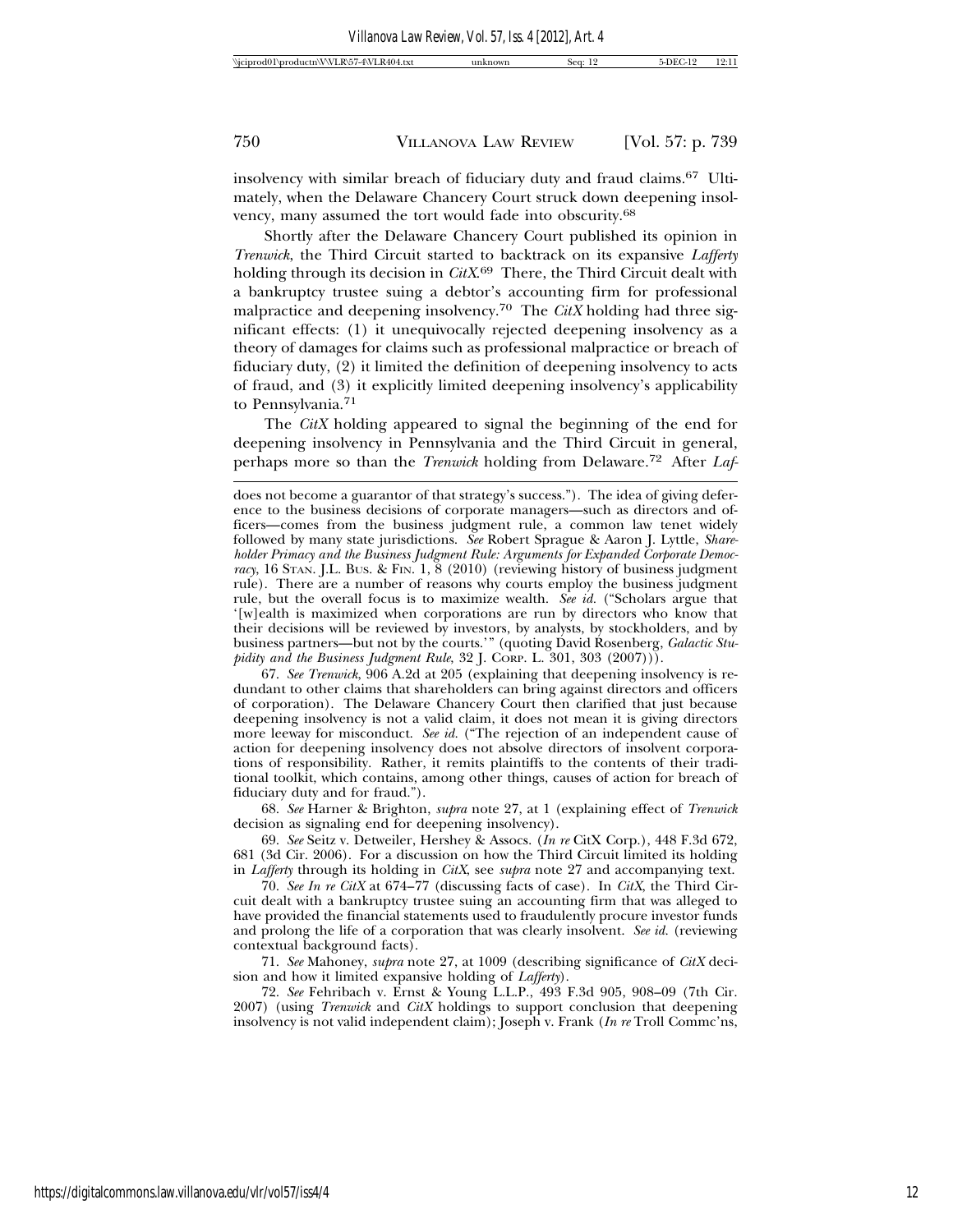*ferty*, many viewed the Third Circuit as the harbinger of deepening insolvency, so when the court essentially limited *Lafferty*'s holding only a few years later, it was an unexpected development.73 In fact, numerous publications were released in response to the *CitX* decision, most of which predicted deepening insolvency's decline.74 Nevertheless, the Third Circuit did not overtly strike down deepening insolvency in Pennsylvania and the tort survived, albeit in what many assumed to be a deteriorated state.75

# III. THE THIRD CIRCUIT REVIVES DEEPENING INSOLVENCY IN THE LEMINGTON DECISION

In the years after *CitX*, deepening insolvency was greatly marginalized.76 Directors, officers, accountants, and lawyers breathed a collective sigh of relief as almost everyone predicted that the *CitX* holding would

74. *See* Brighton, *supra* note 76, at 24 (describing reaction to *CitX*); Mahoney, *supra* note 27, at 1017 (arguing that *CitX* decision limited *Lafferty* court's expansive holding).

75. *See CitX*, 448 F.3d at 673 (discussing holding of case where *Lafferty* precedent is not overruled but limited).

76. *See* McDonald et al., *supra* note 22, at 61 ("As the development of the deepening insolvency theory indicates and recent decisions make clear, deepening insolvency cannot exist as a theory of liability—either as a freestanding cause of action or theory of damages—without undermining existing legal doctrines."). Only a few years ago and prior to *CitX*, it appeared that deepening insolvency would become the tort of choice for unsecured creditors of bankruptcy corporations. *See* Mahoney, *supra* note 27, at 1018 ("Five years ago, trustees' and creditors' committees seemed poised to plunder the deep pockets of corporations' auditors, directors and lenders under an emerging theory of liability known as deepening insolvency."). However, since the *CitX* decision, the future of deepening insolvency appeared to be in doubt. *See id.* at 1018–19 ("In its recent *CitX* decision, the Third Circuit drastically narrowed the misguided expansion of deepening insolvency by predicating deepening insolvency on fraud, emphatically rejecting deepening insolvency as a measure of damages and limiting the precedential scope of *Lafferty* to Pennsylvania.").

L.L.C.), 385 B.R. 110, 121–22 (Bankr. D. Del. 2008) (citing *CitX* in context of invalidating deepening insolvency as independent cause of action in Delaware). The *Troll* decision is in stark contrast to the decision by the same court only a few years prior in *In re Exide Techs., Inc.*, which evidences the extremely volatile nature of deepening insolvency in federal courts. *See* Official Comm. of Unsecured Creditors & R2 Invs., LDC v. Credit Suisse First Bos. (*In re* Exide Techs., Inc.), 299 B.R. 732, 752 (Bankr. D. Del. 2003) (holding that Delaware law would support deepening insolvency as independent cause of action).

<sup>73.</sup> *See* Jo Ann J. Brighton, *Deepening the Blows Against Deepening Insolvency?*, AM. BANKR. INST. J., Sept. 2006, at 24, 24 ("*CitX* has dealt quite a blow to the theory of deepening insolvency."). In fact, a few days after the Third Circuit came out with its holding in *CitX*, the United States Bankruptcy Court for the Southern District of New York, applying Delaware law, dismissed a deepening insolvency claim on the basis that *CitX* explicitly limited the tort to Pennsylvania law. *See* Official Comm. of Unsecured Creditors of Verestar, Inc. v. Am. Tower Corp. (*In re* Verestar, Inc.), 343 B.R. 444, 476 (Bankr. S.D.N.Y. 2006) ("And even more recently the Third Circuit . . . went out of its way to observe, 'nothing we said in *Lafferty* compels any extension of the doctrine beyond Pennsylvania.'" (quoting *In re* CitX Corp., 448 F.3d 672, 680 n.11 (3d Cir. 2006))).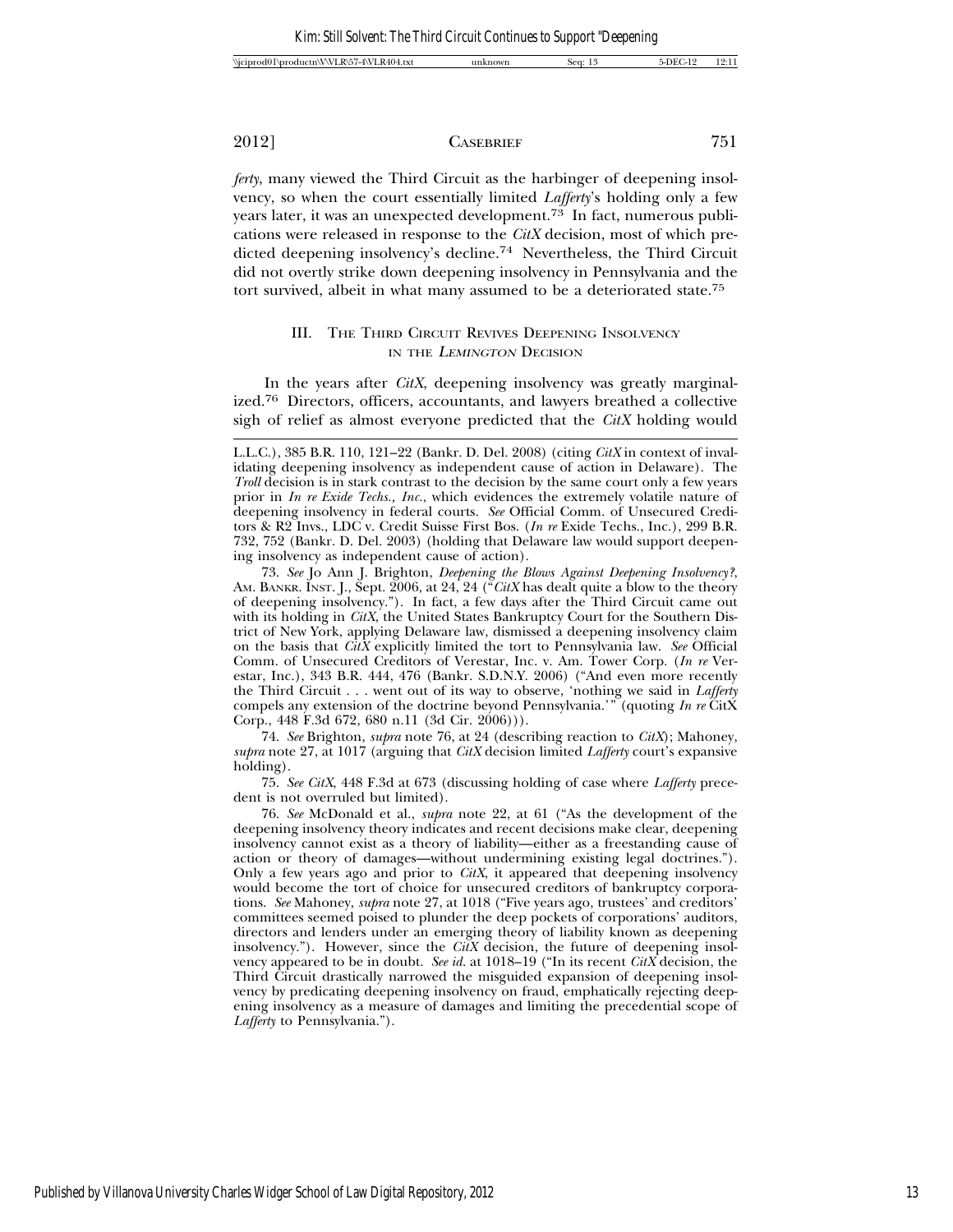render deepening insolvency a feeble tag-along tort at best.<sup>77</sup> Nevertheless, such comfort proved to be premature.78 Through its recent holding in *Lemington*, the Third Circuit explicitly clarified two important points: (1) absent an en banc decision that overrules *CitX* and *Lafferty*, deepening insolvency is still a viable claim in Pennsylvania, and (2) while the tort is still a viable claim, it will be readily enforced.79

### A. *The Facts Surrounding the Revival*

Lemington Home for the Aged ("Lemington"), a non-profit corporation, operated a nursing home considered to be a historic landmark in Pittsburgh, Pennsylvania.80 Mary Peck Bond, the daughter of a local abolitionist, founded the home in 1877 to care for the swelling population of destitute and elderly African Americans in the city.<sup>81</sup> From this modest beginning, the home expanded and continued its operations in Pittsburgh for over a century, becoming the oldest elderly care facility in the country by 2005.82 Nevertheless, starting in the 1980s, the home was beset with financial and managerial problems.83 By 1999, Lemington operated at a loss and became completely insolvent.<sup>84</sup> To compound the financial

78. For a discussion on how a few large law firms reacted to the *Lemington* holding, see *supra* note 29 and the accompanying text.

79. *See* Official Comm. of Unsecured Creditors v. Baldwin (*In re* Lemington Home for the Aged), 659 F.3d 282, 292 (3d Cir. 2011) (reversing and remanding lower court's summary judgment dismissal of plaintiff's deepening insolvency claim).

80. *See id.* at 285 (discussing history of Lemington elderly care home).

81. *See id.* (examining factual context of case).

82. Rick Stouffer, *Lemington Home for the Aged Files for Bankruptcy*, PITTSBURGH TRIB. LIVE (Apr. 14, 2005), http://www.pittsburghlive.com/x/pittsburghtrib/s\_32 3974.html ("The Lemington Center is acknowledged as the nation's oldest continuously operating African-American-sponsored long-term care facility for the elderly.").

83. *See Lemington*, 659 F.3d at 285–87 (discussing how financial condition of Lemington deteriorated starting in 1980s).

84. *See id.* (addressing facts of case).

<sup>77.</sup> *See Third Circuit Limits Scope of Liability for "Deepening Insolvency"*, BANKR. BULL. (Weil, Gotshal & Manges L.L.P., New York, N.Y.), Aug., 2006, *available at* http://www.weil.com/news/pubdetail.aspx?pub=8572 ("Accordingly, it is encouraging that the Third Circuit rejected the opportunity to expand *Lafferty*, and instead chose to limit *Lafferty's* reach. While the Third Circuit in  $\tilde{C}T\tilde{X}$  did not elaborate on its rationale for limiting causes of action of deepening insolvency to situations where, as in *Lafferty*, the defendants engaged in intentional fraud, it is likely that the court observed the possible perils that would befall failing companies from the widespread acceptance of a stand–alone cause of action of deepening insolvency arising from mere negligence. Instead, plaintiffs must prove liability under traditional theories, such as negligence and malpractice. It is also significant that the Third Circuit, one of the foremost proponents of recognizing a cause of action of deepening insolvency, decided to limit the types of conduct that could lead to deepening insolvency liability. Other courts may once again follow the Third Circuit's lead and limit the types of conduct that could lead to deepening insolvency liability.").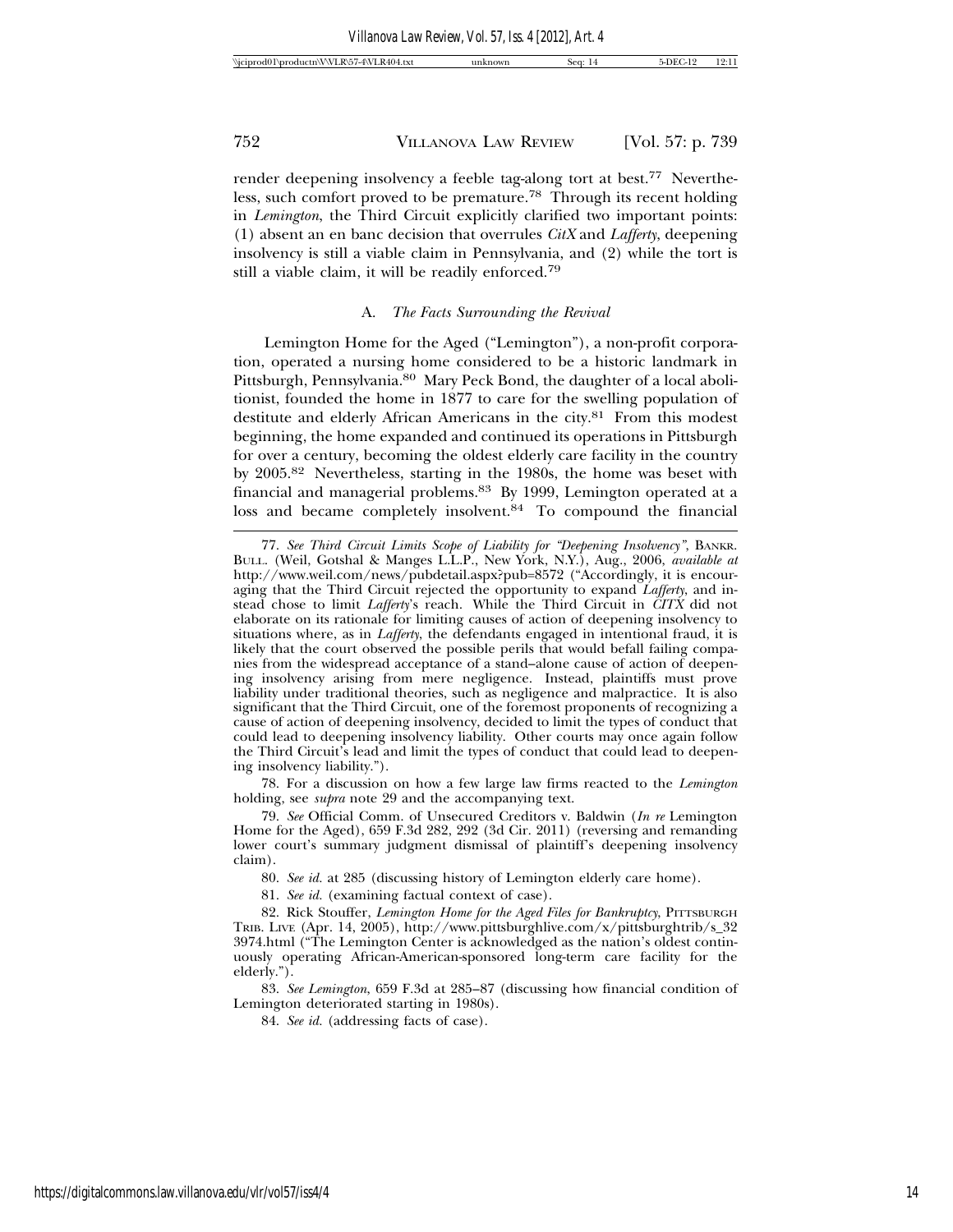| Ω.<br>R404<br>57-4\VI<br>aΩ<br>.R\51<br>∙tn\V\VI<br>י אר<br>$+ + +$<br>WCIDIC<br>seo:<br>nown.<br>oduc'<br>. .<br>m<br>±.LX |
|-----------------------------------------------------------------------------------------------------------------------------|
|-----------------------------------------------------------------------------------------------------------------------------|

problems, in 2004 two members of the home died in circumstances that suggested neglect.85

The committee of unsecured creditors (appellant) alleged that the board of directors for Lemington had contemplated bankruptcy after these deaths, but did not actually file until over a year later.<sup>86</sup> During this time, the directors investigated options such as loans and mergers, but everything fell through and bankruptcy appeared to be a foregone conclusion.87 Between January and March of 2005, Lemington's board met to discuss future plans for bankruptcy and how to handle the home in the meantime.88 In these meetings, the board decided to stop admitting new patients to the home and enacted a plan to transfer the home's principal charitable asset to Lemington Elder Care, a sister facility.89 Lemington's board of directors all simultaneously served on the board for Lemington Elder Care.<sup>90</sup> Eventually, Lemington filed for bankruptcy in April, 2005.<sup>91</sup> For purposes of appellant's deepening insolvency claims, the crucial fact was that Lemington's board definitively decided to file for bankruptcy in January, 2005, but operated the home at a deficit before actually filing in April, 2005—a delay of four months.<sup>92</sup>

After Lemington failed to come up with a buyer during a bankruptcy conference held on June 23, 2005, the bankruptcy court ordered the

86. *See id.* at 286 (discussing how Lemington's chief administrator suggested bankruptcy in 2004, one year earlier than when board decided to actually file for bankruptcy).

87. *See id.* at 287 ("At its meeting on January 6, 2005, the Board considered options in case a proposed merger with the University of Pittsburgh Medical Center did not occur. The Board considered two options: bankruptcy and restructuring.").

88. *See id.* (discussing background facts of case and specifically when Lemington's Board met to discuss bankruptcy and future plans).

90. *See id.* at 285 (describing how Lemington's board members were all members of another board for affiliated corporation).

92. *See id.* at 287 (discussing how Board did not file for bankruptcy until April 2005).

<sup>85.</sup> *See id.* at 286–87 (discussing two negligence related deaths that occurred in Lemington). The court gave the impression that from the year 1999 forward, the Lemington home was in utter disarray, stemming primarily from their chief administrator being completely unqualified for the position. *See id.* ("In 2001, a study funded by the Pittsburgh Foundation recommended that the Board replace Causey with a 'qualified, seasoned nursing home administrator' . . . ."). Furthermore, the Chief Financial Officer for Lemington failed to keep any accurate financial records. *See id.* ("In December of 2002, Defendant James Shealey became the Home's Chief Financial Officer. Shealey failed to maintain a general ledger, and the Home's financial and billing records were in deplorable condition.").

<sup>89.</sup> *See id.* ("[N]otes from a Board meeting held on March 15, 2005 indicate discussion of plans to transfer the Home's principal charitable asset, the Lemington Home Fund, held by the Pittsburgh Foundation, to Lemington Elder Care, an affiliated entity.").

<sup>91.</sup> *See id.* at 288 ("On April 13, 2005, the Home filed a voluntary Chapter 11 petition in the United States Bankruptcy Court for the Western District of Pennsylvania.").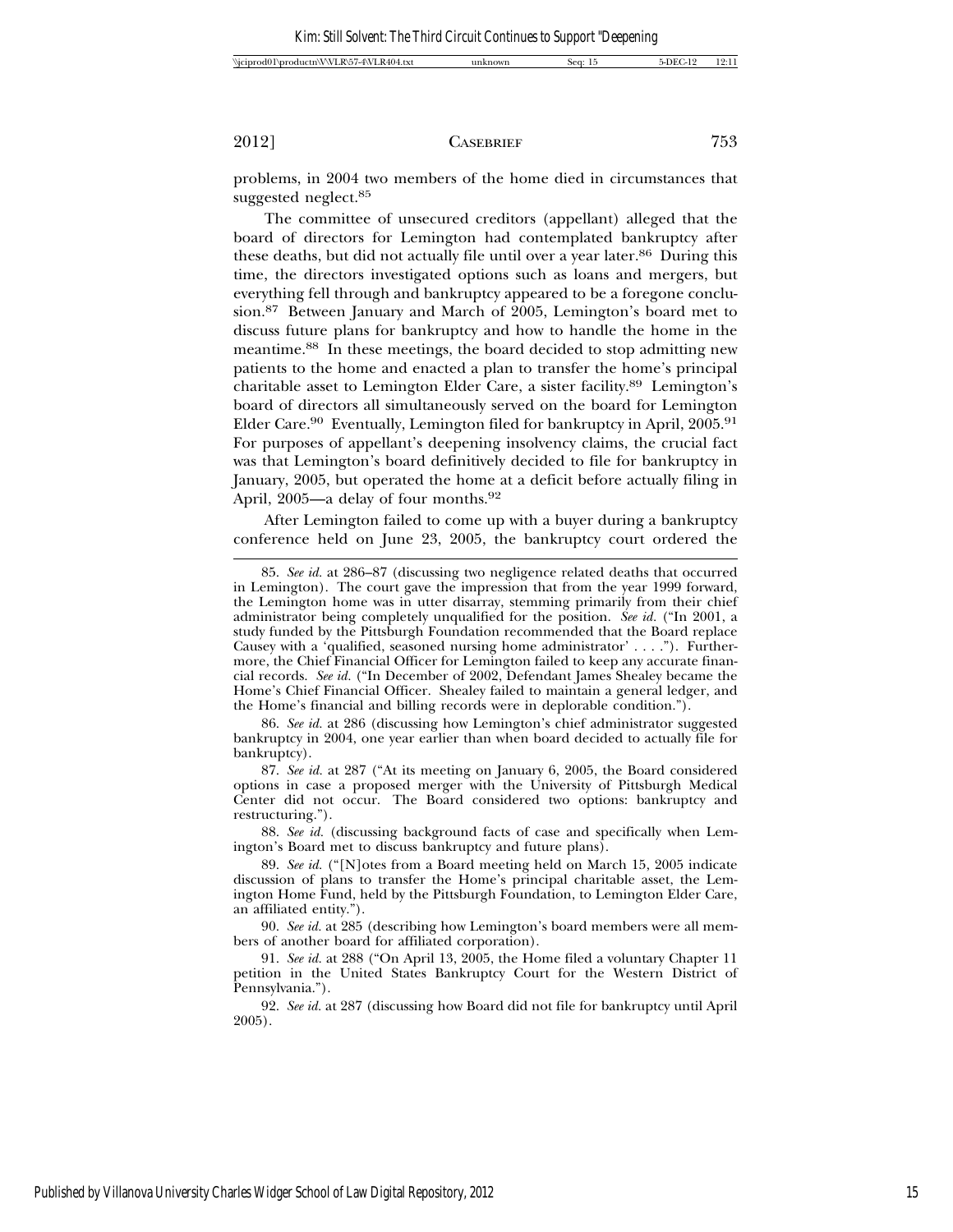home to be closed and its residents transferred to other facilities.<sup>93</sup> The appellants filed an adversarial proceeding against Lemington's board and officers, alleging breach of fiduciary duties and deepening insolvency.94 Subsequently, the joint defendants filed for summary judgment and the district court granted the motion, holding that the business judgment rule applied to preclude the plaintiff's breach of fiduciary duty claims.95 The district court also found that the appellants failed to allege enough facts suggesting fraud to have a viable deepening insolvency claim, and even if they did allege sufficient facts, the *in pari delicto* defense precluded the claim as well.96

# B. *The Third Circuit Affirms that Deepening Insolvency Exists as an Independent Tort Claim*

The Third Circuit began its discussion of the appellant's deepening insolvency claim by acknowledging that the cause of action had not yet been recognized by the Pennsylvania state courts.<sup>97</sup> However, citing its own precedent in *CitX*, the court set forth the necessary framework for claimants to allege deepening insolvency.98 More specifically, the *Lemington* court held that deepening insolvency exists as a tort claim in Pennsylvania when it can be proven that an injury to corporate property occurred through the "fraudulent expansion of corporate debt and prolongation of corporate life."99 Reiterating the holding of *CitX*, the court

The business judgment rule should insulate officers and directors from judicial intervention in the absence of fraud or self-dealing, if challenged decisions were within the scope of the directors' authority, if they exercised reasonable diligence, and if they honestly and rationally believed their decisions were in the best interests of the company. It is obvious that a court must examine the circumstances surrounding the decisions in order to determine if the conditions warrant application of the business judgment rule.

96. *See Lemington*, 659 F.3d at 289 (describing district court's holding).

97. *See id.* at 293 ("This cause of action has not been formally recognized by Pennsylvania state courts.").

98. *See id.* at 294 (citing *CitX* case to describe requisite elements for deepening insolvency).

<sup>93.</sup> *See id.* at 289 (examining bankruptcy hearing).

<sup>94.</sup> *See id.* (describing procedural posture of case and appellant's claims).

<sup>95.</sup> *See id.* at 291 ("The District Court, however, found that the business judgment rule as well as the doctrine of *in pari delicto* applied to shield the directors and officers from liability."). The business judgment rule has been codified in Pennsylvania. 15 PA. CONS. STAT. ANN. § 5715(d) (West 2011) ("Absent breach of fiduciary duty, lack of good faith or self-dealing, any act as the board of directors, a committee of the board or an individual director shall be presumed to be in the best interests of the corporation."). The purpose of the business judgment rule has been explained by the Pennsylvania Supreme Court as follows:

Cuker v. Mikalauskas, 692 A.2d 1042, 1048 (Pa. 1997). For a further discussion of the business judgment rule and its origins, see *supra* note 69.

<sup>99.</sup> *See id.* (quoting *In re Citx Corp*, 448 F.3d 672, 677 (3d. Cir. 2006)) (discussing state of deepening insolvency claims in Pennsylvania) (internal quotation marks omitted).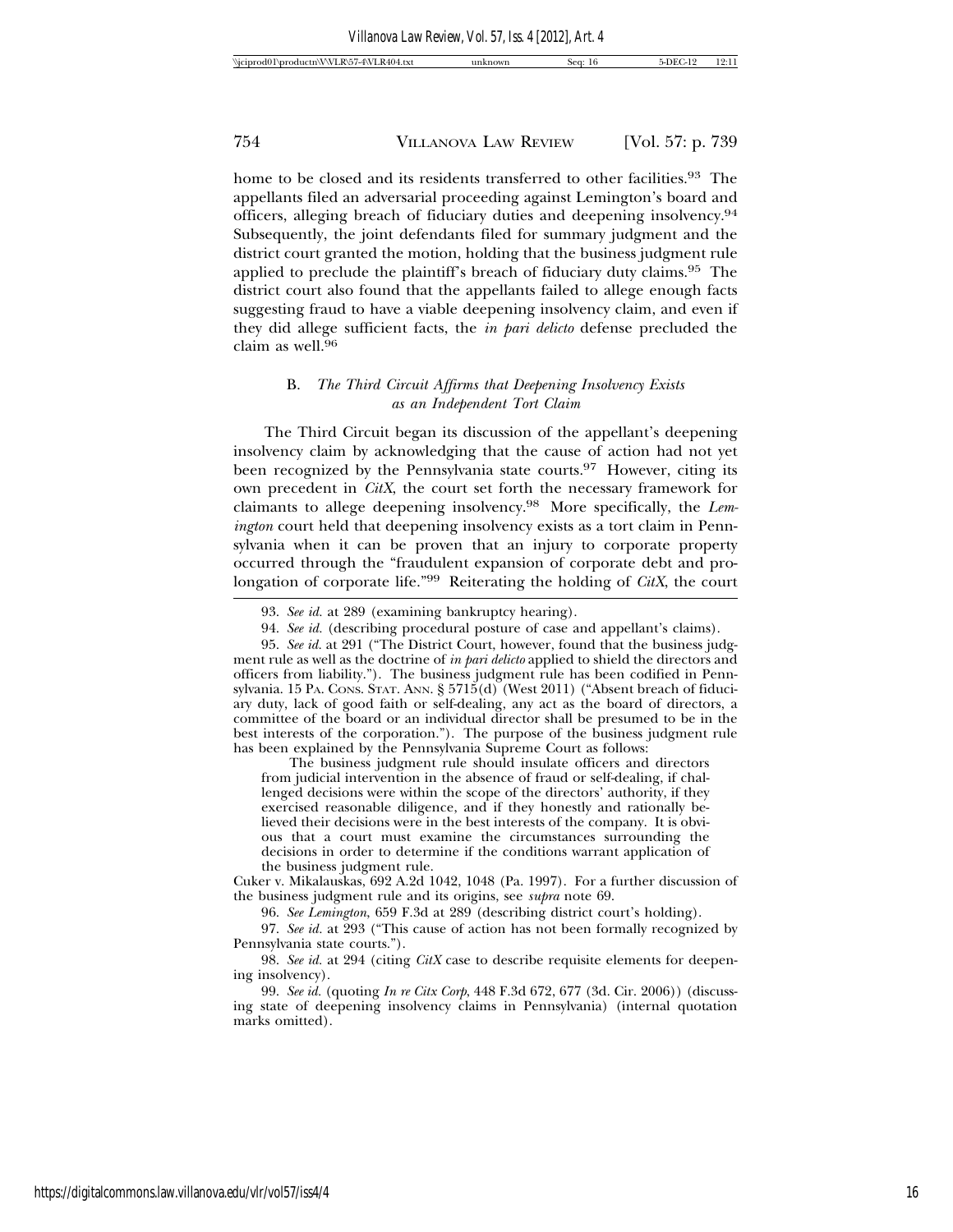reaffirmed that mere negligence is not enough to support a deepening insolvency claim.100 Then the court proceeded to clarify the definition of "fraud," for purposes of deepening insolvency.101

Despite affirming the *CitX* court's holding that the tort of deepening insolvency continues in Pennsylvania, the Third Circuit's enthusiasm for this decision was noticeably more tempered than when it first recognized deepening insolvency in *Lafferty*. 102 In footnote six of the opinion, the court recognized that "courts and commentators have increasingly called into question the viability of 'deepening insolvency' as an independent cause of action."103 Still, the court opined that absent an en banc decision, a precedential opinion such as *Lafferty* cannot be overturned.104 Additionally, the court implied *Lemington* might be distinguishable from *Lafferty* because the insolvent corporation in *Lemington* was a non-profit, but it declined to raise the issue sua sponte.<sup>105</sup> Such a suggestion does, however, leave the door open for future opportunities to further limit deepening insolvency claims from the expansive precedent of *Lafferty*. 106

# C. *The Third Circuit Demonstrates that Deepening Insolvency Will Still Be Enforced*

Notwithstanding the Third Circuit's apparent acknowledgment of deepening insolvency's debatable validity in footnote six, a closer examination of the court's rationale for vacating the district court order strongly

103. *Lemington*, 659 F.3d at 294 n.6.

104. *See id.* (discussing what it would take to overrule *Lafferty* and invalidate deepening insolvency claim in Pennsylvania).

105. *See id.* ("Moreover, because no party argued that the concept of deepening insolvency may not apply to, or may involve a different standard for, a nonprofit corporation, we will not address that issue.").

106. *See id.* (suggesting that distinctions can be drawn between regular corporations and non-profit corporations for purposes of determining deepening insolvency).

<sup>100.</sup> *See id.* ("[A]claim of negligence cannot sustain a deepening-insolvency cause of action.").

<sup>101.</sup> *See id.* (discussing deepening insolvency). For a discussion of the court's definition of "fraud," see *infra* notes 132–34 and accompanying text.

<sup>102.</sup> *Compare* Official Comm. of Unsecured Creditors v. R.F. Lafferty & Co., 267 F.3d 340, 349–53 (3d Cir. 2001) (discussing rationale behind deepening insolvency to hold that Pennsylvania law supports deepening insolvency as independent cause of action), *and* Gregg W. Mackuse, *Damages for "Deepening Insolvency": A Defendant's Worst Nightmare?*, 74 PA. B. ASS'N Q. 42, 42 (2003) ("The [*Lafferty*] decision can have serious consequences for corporate officers and directors as well as for third-party professionals who have dealt with a failed company. . . . The doctrine may become one of choice given the number of bankruptcies and other business failures resulting from current economic conditions."), *with Lemington*, 659 F.3d at 294 n.6 ("As Appellees have noted in their brief, courts and commentators have increasingly called into question the viability of 'deepening insolvency' as an independent cause of action. Even if our precedent is erroneous, however, it can only be overturned by this Court en banc.") (citation omitted).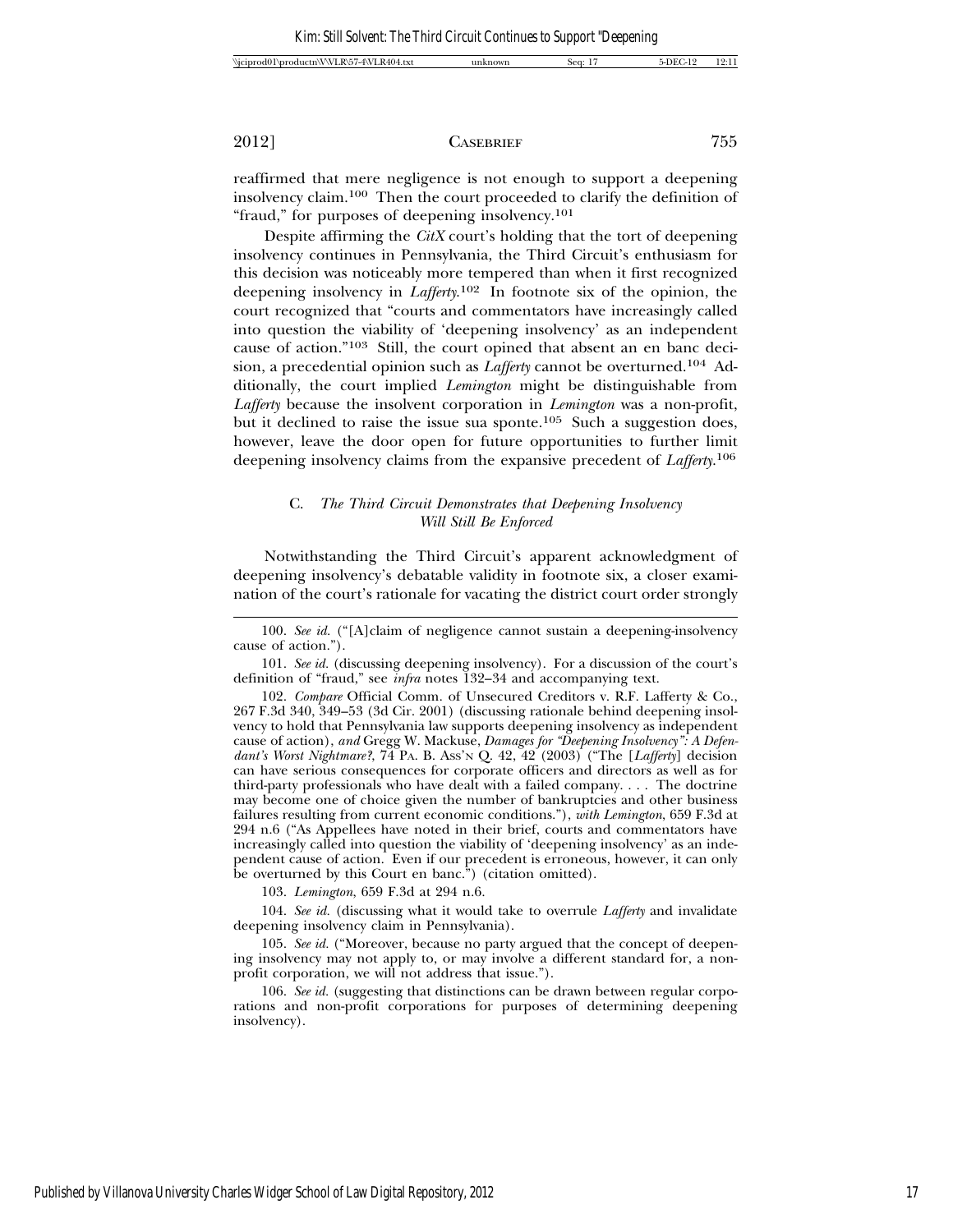implies that the tort will be readily enforced.107 In holding that summary judgment against the appellant's deepening insolvency claims must be vacated, the *Lemington* court cited a number of specific facts.108 First, the court opined that within the four-month period from when Lemington's board decided to file for bankruptcy and when the corporation actually filed, significant damage was caused "to the detriment of its creditors."109 Second, the court noted the potential for fraud in the directors' decisions to: delay the bankruptcy filing, cease admitting new patients, not disclose their financial situation to creditors, and omit key information about expenses in the post-petition operating reports required by the bankruptcy court.110 Next, the court implied that *in pari delicto* did not preclude the appellant's deepening insolvency claims because there was evidence that the board's fraudulent actions—such as transferring Lemington's assets to other entities—were on its own behalf, triggering the adverse interest exception to the equitable defense.111 Additionally, the court in *Lemington* noted that the appellees continued to conduct business with vendors after deciding to file bankruptcy and failed to collect Medicare receivables.<sup>112</sup>

The culmination of all of these facts led the Third Circuit to hold that—"in the light most favorable to the [appellants]"—a reasonable jury could find that the appellees committed deepening insolvency.113 But if the court in *Lemington* wanted to marginalize deepening insolvency with-

108. *See id.* at 293–95 (examining facts of case which led to court's holding on appellant's deepening insolvency claims).

109. *See id.* at 295 (noting appellant's allegations that Lemington board's actions caused harm to corporation).

110. *See id.* at 294 (discussing how appellees omitted expenses in post-petition monthly reports to bankruptcy court).

111. *See id.* at 293–94 (discussing *in pari delicto* defense and adverse interest exception). The *Lemington* court did not explicitly discuss the *in pari delicto* defense in the context of the appellant's deepening insolvency claim, but rather examined the equitable defense in the context of the appellant's breach of fiduciary duty claims. *See id.* However, in the *Lafferty* holding, the court applied *in pari delicto* to affirm the district court's summary judgment dismissal of the deepening insolvency claims as well as the breach of fiduciary duty claims. *See* Official Comm. of Unsecured Creditors v. R.F. Lafferty & Co., 267 F.3d 340, 344 (3d Cir. 2001) ("We conclude that 'deepening insolvency' constitutes a valid cause of action under Pennsylvania state law . . . . However, evaluating the Committee's claims . . . we hold that because the Committee, standing in the shoes of the debtors, was *in pari delicto* with the third parties it is suing, its claims were properly dismissed."). Consequently, the Third Circuit implies that *in pari delicto* and the adverse interest exception can run against both fiduciary duty and deepening insolvency claims. *See Lemington* 659 F.3d at 293–94 (discussing adverse interest exception to *in pari delicto*).

112. *See Lemington* 659 F.3d at 294–95 (examining facts pertinent to deepening insolvency claim).

113. *See id.* at 295 (holding that summary judgment dismissal against appellant's deepening insolvency claims should be vacated).

<sup>107.</sup> *See id.* at 295 (finding district court's summary judgment dismissal "inappropriate" because there existed "a genuine issue of material fact as to whether the directors and officers fraudulently contributed to deepening the insolvency" of Lemington Home).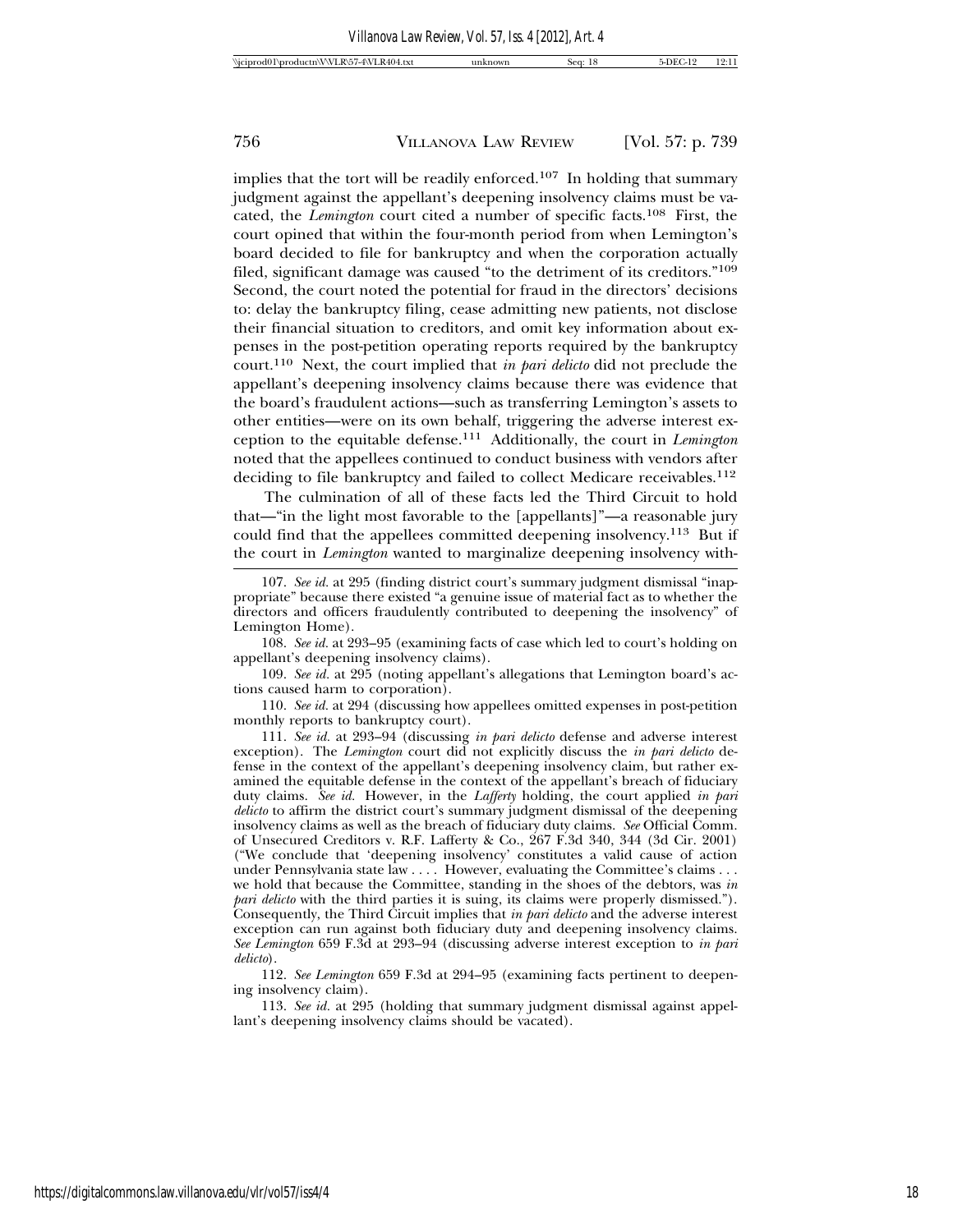out completely overturning *Lafferty*, this case provided ample leeway to do so. This is because, as the district court held, evidence of fraudulent intent in *Lemington* was tenuous, especially considering that the facts did not indicate a clear motive to defraud.114 Thus, unlike *CitX* and *Lafferty*, which dealt with ponzi schemes, it would have been plausible to conclude that the board of directors for Lemington was merely grossly negligent.<sup>115</sup> This is corroborated by the fact that in many of the meetings where the allegedly fraudulent decisions took place, attendance by members of the board was less than fifty percent.116 In the end, however, the *Lemington* court faced a judicial coin-flip, with facts that could have gone equally for or against the deepening insolvency claim.117 By vacating the summary judgment order and landing on the appellant's side, the Third Circuit strongly implied its willingness to enforce the controversial tort—sending a clear message that deepening insolvency is still alive and well.<sup>118</sup>

# IV. THE IMPACT OF LEMINGTON'S HOLDING ON THE CURRENT THIRD CIRCUIT JURISPRUDENCE

Following the *Lemington* decision, many law firms with significant practice groups or clients in Pennsylvania noted that deepening insolvency "is back."119 But as the *Lemington* court mentioned in footnote six, an outright reversal of *Lafferty* and *CitX* was never the expected outcome, bar-

115. *See Baldwin*, 2010 WL 4275252, at \*12 (opining that conduct of Lemington's board, at most, amounts to gross negligence but not fraud).

116. *See Lemington*, 659 F.3d at 287 ("Attendance at Board meetings was often below 50%.").

117. *See id.* at 285–96 (discussing facts of case and considerations for deepening insolvency claim).

118. *See Watch Out Directors and Officers: Third Circuit Keeps "Deepening Insolvency" Action Alive*, NEWS (Pachulski, Stang, Ziehl & Jones L.L.P., Wilmington, Del.), Nov. 30, 2011, *available at* http://www.pszjlaw.com/news-97.html (discussing "return" of deepening insolvency in wake of *Lemington*); ALERT MEMO, *supra* note 29 (warning clients that deepening insolvency is back in Third Circuit); *Court Finds Material Issues of Fact Regarding Breach of Fiduciary Duties and Deepening Insolvency*, CR&B ALERT (Reed Smith L.L.P., Pittsburgh, Pa.) Dec. 2011, at 7, *available at* http://www.reedsmith.com/files/Publication/1c9b37ad-7a77-436f-94fe-42c0858e5 ecb/Presentation/PublicationAttachment/be87db9f-54bf-44b8-9de9-60e934cf33 eb/crab1211.pdf ("[T]he case expands creditors' abilities to hold directors and officers accountable for the mismanagement of corporations."); INSIGHTS, *supra* note 29 (discussing return of deepening insolvency in wake of *Lemington* holding

by Third Circuit).

119. For a discussion of law firms that have taken notice of the *Lemington* decision, see *supra* notes 29 and 115 and accompanying text.

<sup>114.</sup> *See id.* at 293–95 (discussing facts relevant to determining presence of fraud for purposes of deepening insolvency review); *see also* Official Comm. of Unsecured Creditors v. Baldwin, No. 10-800, 2010 WL 4275252, at \*12 (W.D. Pa. Oct. 25, 2010) ("[P]laintiff has failed to create a material issue of fact regarding the claims of fraud. There are simply no facts by which a reasonable trier of fact could find that defendants committed or precipitated any type of fraud. At most, their actions amount to negligence . . . ."), *vacated*, 659 F.3d 282 (3d Cir. 2011).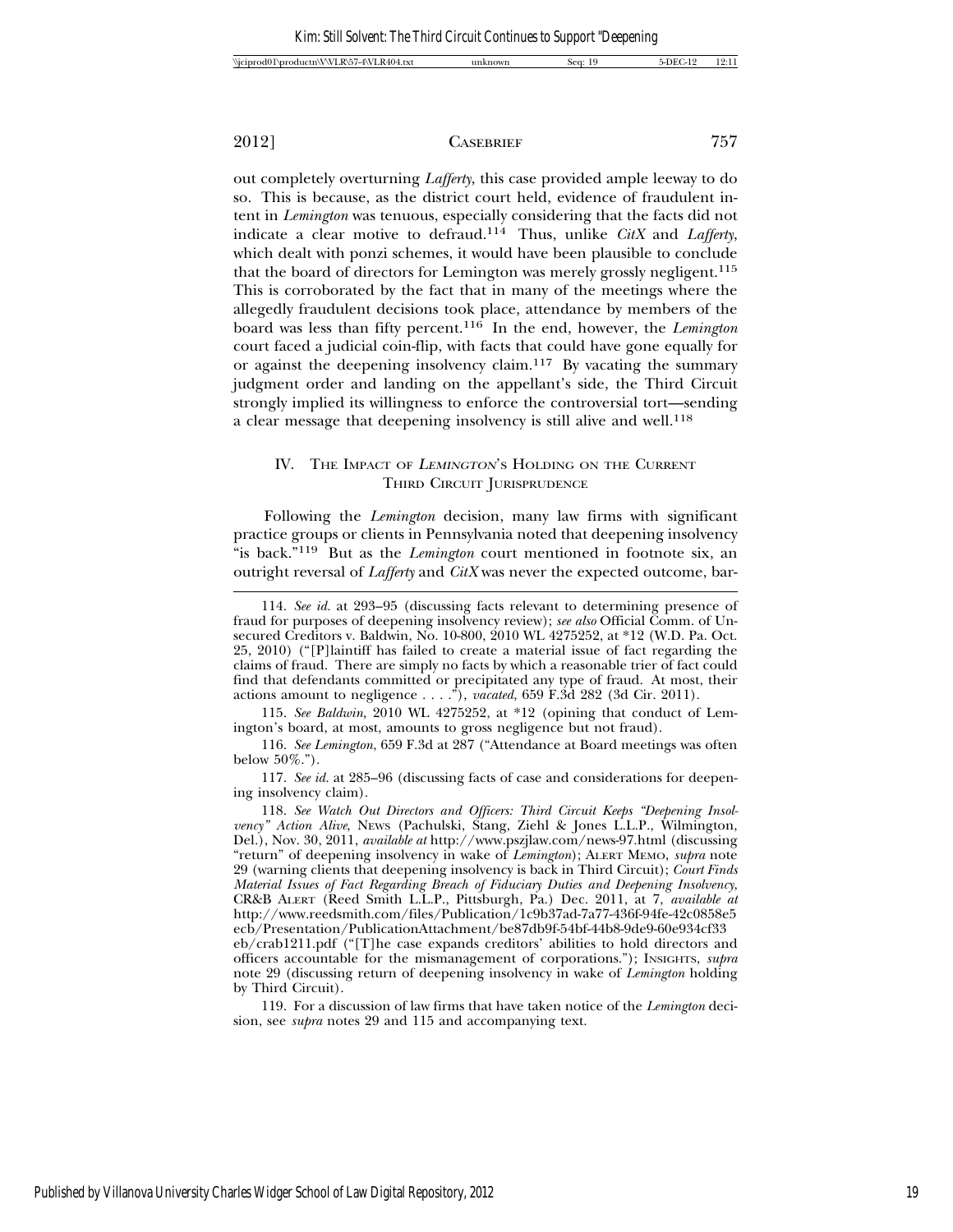ring an en banc decision.120 Thus, what is most startling about the *Lemington* holding is not that the Third Circuit reaffirmed the viability of deepening insolvency in Pennsylvania, but that the court actually supported a deepening insolvency claim based on the facts of the case.<sup>121</sup> Consequently, *Lemington* is significant to the Third Circuit jurisprudence on deepening insolvency for three principle reasons.122 First, the holding applies the framework for a deepening insolvency claim set out by *CitX*. 123 Second, it explicitly defines "fraud" for purposes of determining deepening insolvency.124 And finally, it gives notice to corporations and bankruptcy practitioners by providing a factual example of what is sufficient for a deepening insolvency claim to survive summary judgment in the post-*CitX* jurisprudence.125

### A. *Clarifying the Framework Set Forth By* CitX

Following the *Lemington* decision, practitioners should be aware that a successful deepening insolvency claim must prove three elements: (1) "an injury to the debtor's corporate property" (2) caused by (3) "fraudulent expansion of corporate debt and prolongation of corporate life."126 Again, the Third Circuit has reiterated that for a deepening insolvency claim, negligent actions that inadvertently prolong a corporation's life are not enough, even if such actions cause a detriment to corporate value.<sup>127</sup> Consequently, a successful claim must include factual allegations of fraud.<sup>128</sup>

122. *See generally* Joao F. Magalhaes et al., *The Sword and the Shield: More on the Old Tale of Deepening Insolvency and in Pari Delicto Doctrine*, AM. BANKR. INST. J., Jan. 2012, at 32, 75 (characterizing fraud as "more relevant" determination in the *Lemington* case).

123. *See Lemington*, 659 F.3d at 294 (examining deepening insolvency framework in post-*CitX* jurisprudence)

124. *See id.* (defining fraud for purposes of deepening insolvency).

127. *See id.* (maintaining that negligent actions are insufficient to prove deepening insolvency).

128. *See id.* (reaffirming *CitX* holding that element of fraud is necessary for a valid deepening insolvency claim).

<sup>120.</sup> *See Lemington*, 659 F.3d at 295 n.6 (discussing need for en banc review to overturn precedential opinion).

<sup>121.</sup> *See generally Third Circuit Revives Committee's Deepening Insolvency and Breach of Fiduciary Duty Claims*, THE BANKR. STRATEGIST, (ALM Media Props., L.L.C., New York, N.Y.), Dec. 2011, *available at* http://freebornpeters.com/custom/BankruptcyStrategistArticle\_1.3.2012.pdf (discussing how *Lemington* holding puts directors and officers of insolvency corporations on notice that creditors will be scrutinizing their actions prior to filing for bankruptcy).

<sup>125.</sup> *See id.* at 285–96 (discussing facts relevant to holding that district court's summary judgment order against appellant's deepening insolvency claims be vacated).

<sup>126.</sup> *See id.* at 294 ("[W]e stated that 'deepening insolvency' in Pennsylvania is defined as 'an injury to [a debtor's] corporate property from the fraudulent expansion of corporate debt and prolongation of corporate life.'").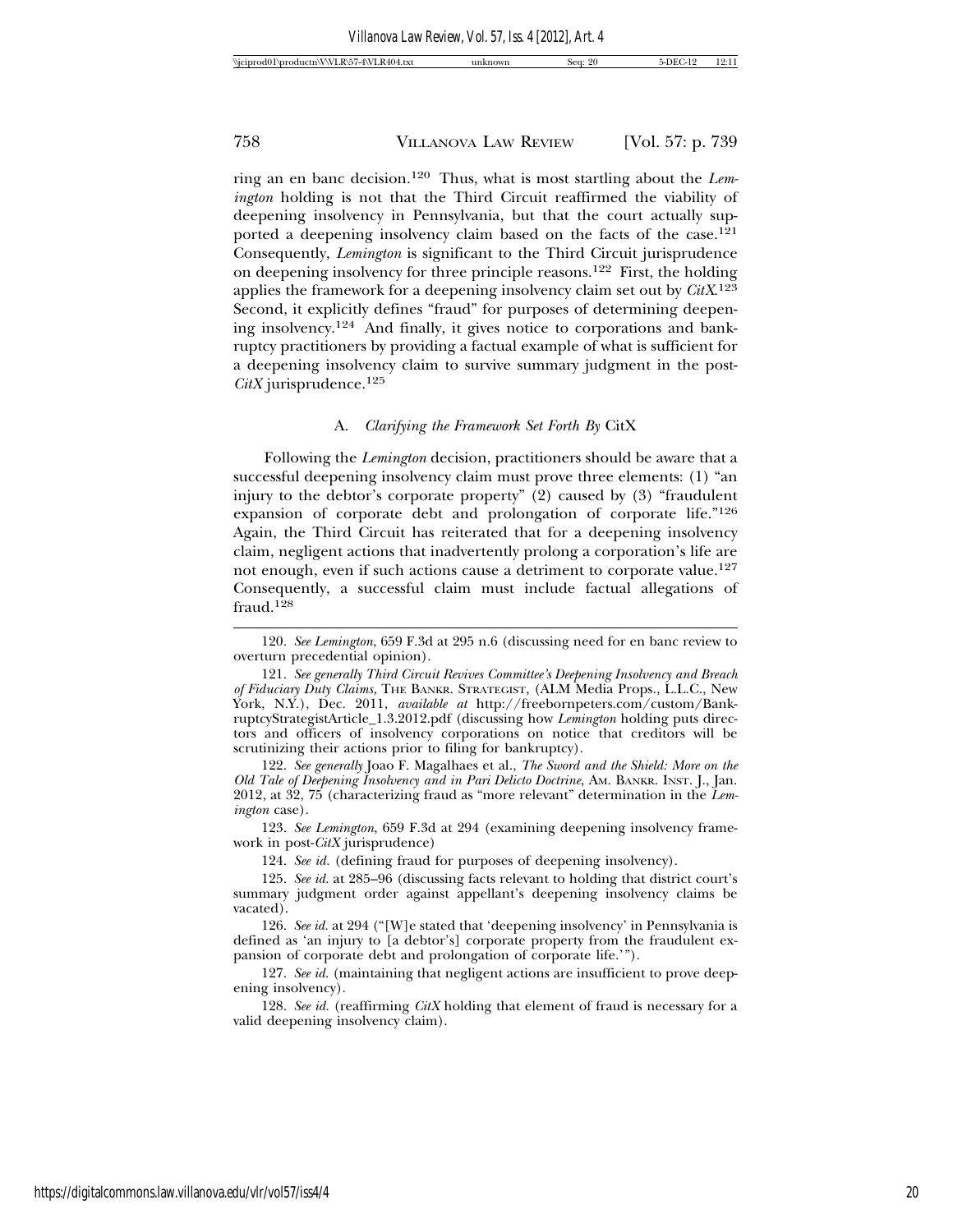# B. *Defining "Fraud" For Purposes of Deepening Insolvency*

Although the court in *CitX* made it clear that fraud needed to be present in order to have a valid deepening insolvency claim, it never explicitly defined fraud.129 Thus, in *Lemington*, the court took this extra explanatory step and defined fraud as "anything calculated to deceive, whether by single act or combination, or by suppression of truth, or a suggestion of what is false, whether it be by direct falsehood or by innuendo, by speech or silence, word of mouth, or look or gesture."130 This definition is taken from common law rather than statutes, and essentially holds that fraud is "any artifice by which a person is deceived to his disadvantage."<sup>131</sup> By clarifying the definition of fraud, the *Lemington* holding gives practitioners a better understanding what type of misconduct is necessary to successfully raise a deepening insolvency claim.

# C. *Providing an Example of How a Deepening Insolvency Claim Can Survive Summary Judgment*

Given that summary judgment is a crucial stage in the timeline of litigation, the *Lemington* decision is especially important for practitioners on both sides of the docket.132 Prior to *Lemington*, the Third Circuit did not have a precedential case in which a deepening insolvency claim survived summary judgment.133 Even in *Lafferty*, the Third Circuit affirmed the district court's summary judgment ruling against the appellant's deepening insolvency claim for equitable defense reasons.<sup>134</sup> Accordingly, there are a number of lessons to be learned from *Lemington*, where the appellants successively raised a deepening insolvency claim strong enough to survive summary judgment.

First, any delay after a board has officially decided to file for bankruptcy can be significant.135 In *Lemington*, the court was highly suspicious

130. *See Lemington*, 659 F.3d at 294 (quoting *In re* Reichert's Estate, 51 A.2d 615, 617 (Pa. 1947)) (stating definition of fraud under Pennsylvania law).

131. *Id.* (quoting *In re* Reichert's Estate, 51 A.2d 615, 617 (Pa. 1947)).

132. *See id.* at 285 (mentioning procedural posture of case). For a discussion on how the *Lemington* holding was noticed by bankruptcy and corporate law practitioners in large law firms, see *supra* note 121 and accompanying text.

133. *See CitX*, 448 F.3d at 681 (discussing holding and affirming district court's summary judgment dismissal of appellant's deepening insolvency claims); Official Comm. of Unsecured Creditors v. R.F. Lafferty & Co., 267 F.3d 340, 344 (3d Cir. 2001) (affirming district court's summary judgment reversal of appellant's deepening insolvency claims).

134. *See Lafferty*, 267 F.3d at 344 (holding that appellant's deepening insolvency claims were properly dismissed). For a further discussion of the Third Circuit's holding in *Lafferty*, see *supra* notes 54–55 and accompanying text.

135. *See Lemington*, 659 F.3d at 293–94 (discussing appellee's delay in filing for bankruptcy and implying this to be significant in determination of fraud).

<sup>129.</sup> *See* Seitz v. Detweiler, Hershey & Assocs. (*In re* CitX Corp.), 448 F.3d 672, 680–81 (3d Cir. 2006) (mentioning fraud as requisite for deepening insolvency claim, but not elaborating on definition of fraud for purposes of deepening insolvency).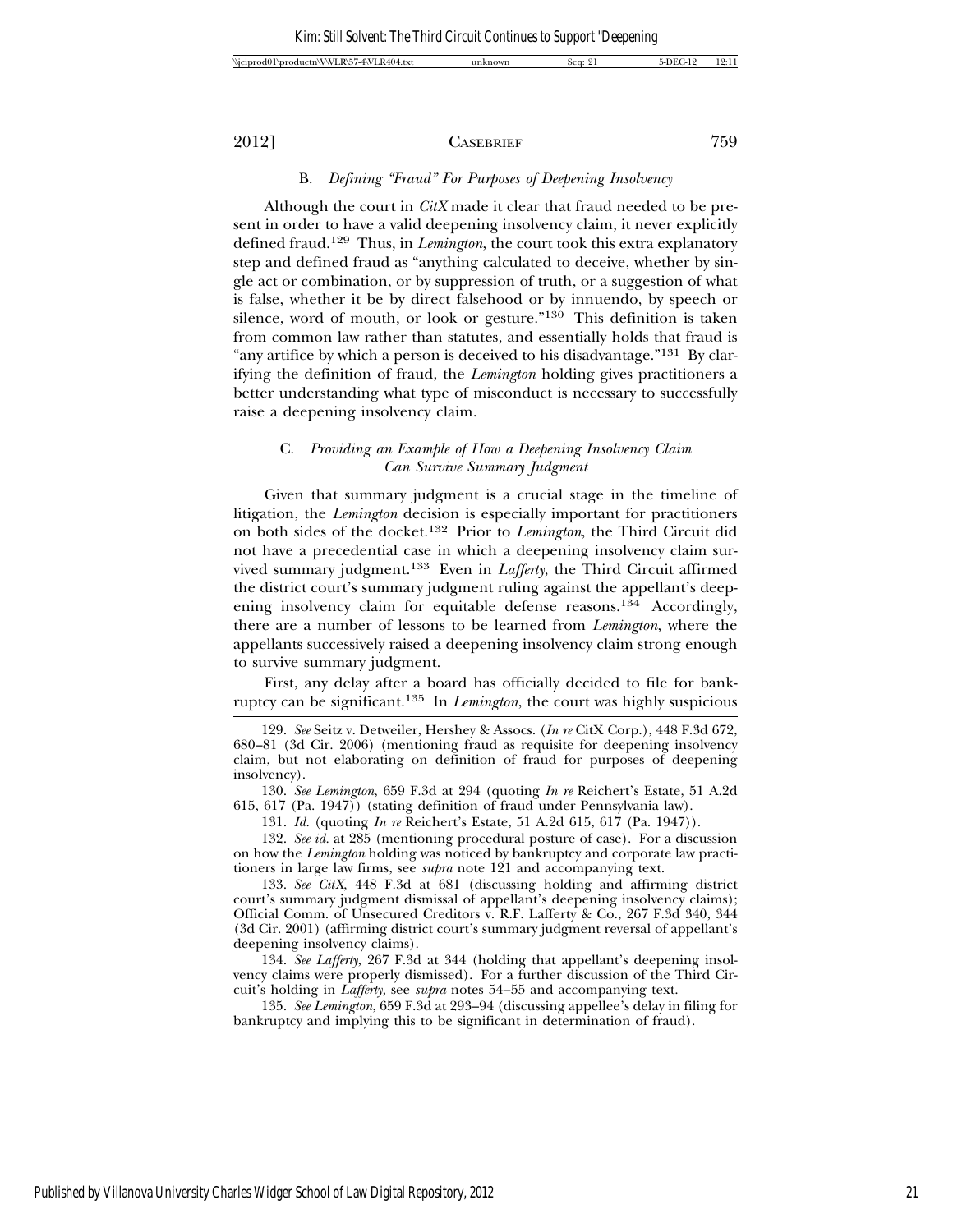of the four-month delay between the board's decision to file bankruptcy and the actual filing date, and this became sufficient to create an inference of fraud.136 Had the corporation's board filed for bankruptcy promptly, their liability would have most likely been limited to breach of fiduciary duty claims.137

Next, evidence of self-dealing can be used to trigger the adverse interest exception to the *in pari delicto* defense. In *Lafferty*, the court affirmed summary judgment against the appellant's deepening insolvency claims because it held that the directors' fraudulent acts could be imputed to the corporation, and therefore, *in pari delicto* applied.138 The board members for Lemington, however, did not engage in any large scale fraud through the corporation, but they did transfer the corporation's assets to other entities under their control.139 The *Lemington* court ruled that this type of fraudulent self-dealing act could not be imputed to the corporation and *in pari delicto* did not apply.140

Finally, proving fraud is the key to having a successful deepening insolvency claim. Realistically, as a non-profit corporation that had been struggling for years, Lemington's overall value most likely did not significantly diminish because its board decided to prolong the corporation's life by four months.141 However, the Third Circuit appeared to overlook actual damages and focused on evidence of fraud.142 For future litigation involving deepening insolvency, proving or disproving the fraud element will be crucial.<sup>143</sup>

138. *See Lafferty*, 267 F.3d at 360 ("[W]e find that the *in pari delicto* doctrine bars the Committee, standing in the shoes of the Debtors, from bringing its claims against Lafferty.").

139. *See Lemington*, 659 F.3d at 288 (noting how Lemington's board transferred corporate assets to other entities in their control).

140. *See id.* at 293 ("Because the Committee has tendered sufficient evidence that the directors' and officers' . . . did not benefit the Home but instead benefited their own self-interest, the applicability of the 'adverse interest' exception presents a genuine issue of material fact. Summary judgment on this basis is therefore inappropriate.").

141. *See id.* at 285–90 (discussing corporation's financial struggles starting in 1980s and continuing until its bankruptcy in 2005).

142. *See id.* at 293–95 (focusing on determining fraud while reviewing appellant's deepening insolvency claims).

143. *See* Magalhaes et al., *supra* note 125, at 75 (characterizing fraud as "more relevant" determination in the *Lemington* case).

<sup>136.</sup> *See id.* (addressing facts suggesting questions of fraud being present).

<sup>137.</sup> *See id.* (pointing first to delay in bankruptcy filing as evidence of fraud). Although the court discussed other factors that led it to believe fraud could be present, most of these factors arose from the board's failure to file the bankruptcy promptly. *See id.* at 294 ("The Committee alleges that fraud 'is apparent in the Board's failure to disclose to the creditors and the Bankruptcy Court the Board's decision made in January 2005 to close the Home and deplete the patient census, while delaying the bankruptcy filing until April 2005 . . . .'").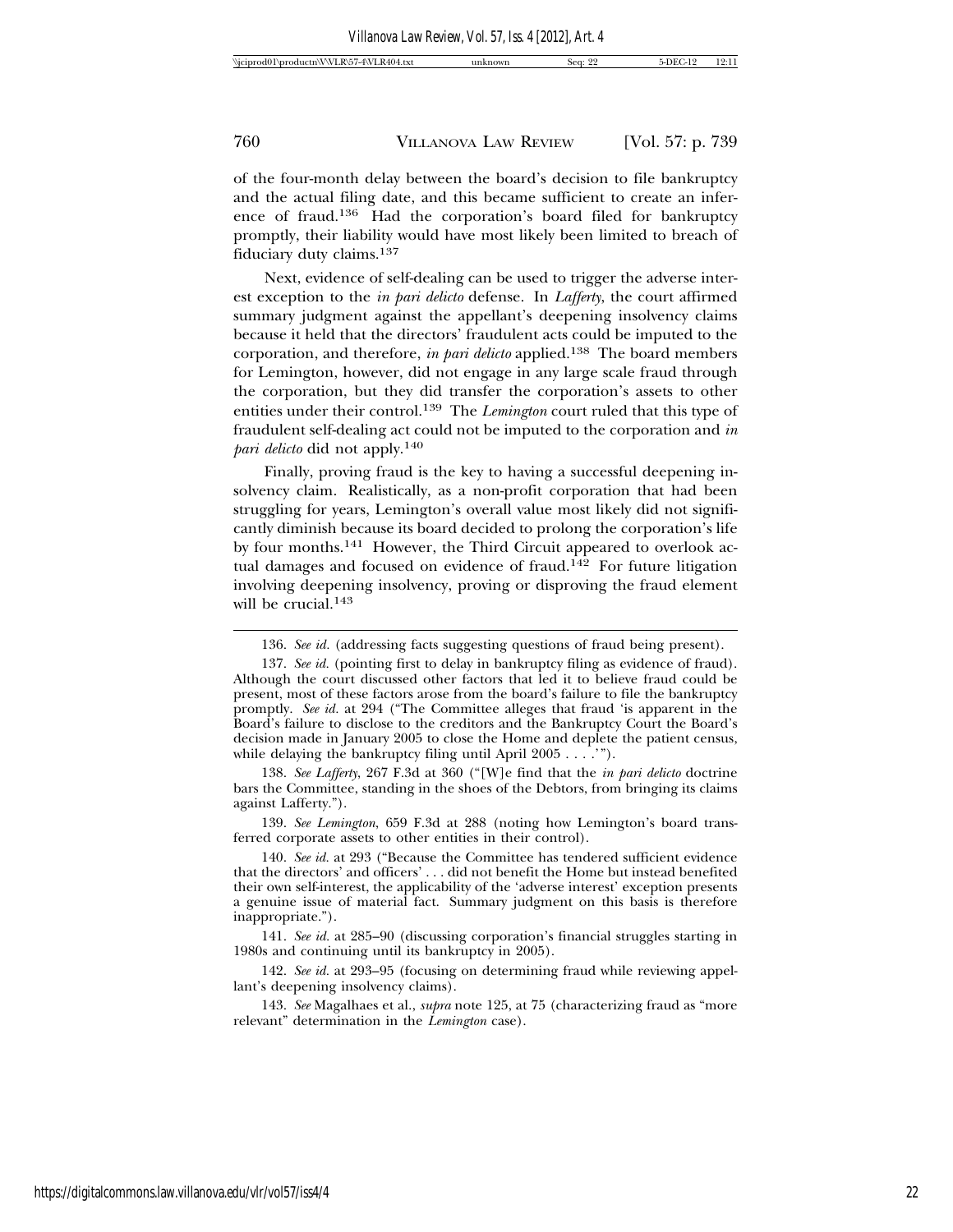# V. CONCLUSION

Within a decade, the Third Circuit both catalyzed and corralled the movement towards validating the tort of deepening insolvency with its decisions in *Lafferty* and *CitX*, respectively.144 The addition of the *Lemington* holding to the overall jurisprudence shows that the Third Circuit has, yet again, surprised practitioners in bankruptcy law. Ultimately, deepening insolvency still appears to be on the decline and only time will tell whether the decision in *Lemington* will have the effect of actually reviving support for the controversial theory.145 However, in Pennsylvania, as long as deepening insolvency continues to be a valid independent cause of action, the Third Circuit has made at least one thing clear—the much maligned tort will be enforced.146

<sup>144.</sup> *See* Jonathan Friedland, *Fiduciary Duties of Insolvent Corporations—Deepening Insolvency*, STRATEGIC ALTERNATIVES FOR DISTRESSED BUSINESSES § 17:18 (2012) (discussing how *Lafferty* holding expanded deepening insolvency and subsequent *CitX* decision limited it).

<sup>145.</sup> *See* Fawkes, *supra* note 124 ("While it may be a stretch to read the Third Circuit's decision beyond the particular facts and circumstances of the *Lemington Home* case—particularly with respect to its holding regarding deepening insolvency . . . .").

<sup>146.</sup> *See* Magalhaes et al., *supra* note 125, at 32 ("Contrary to many other parts of the country, the tort of 'deepening insolvency' appears to be alive and well in Pennsylvania.").